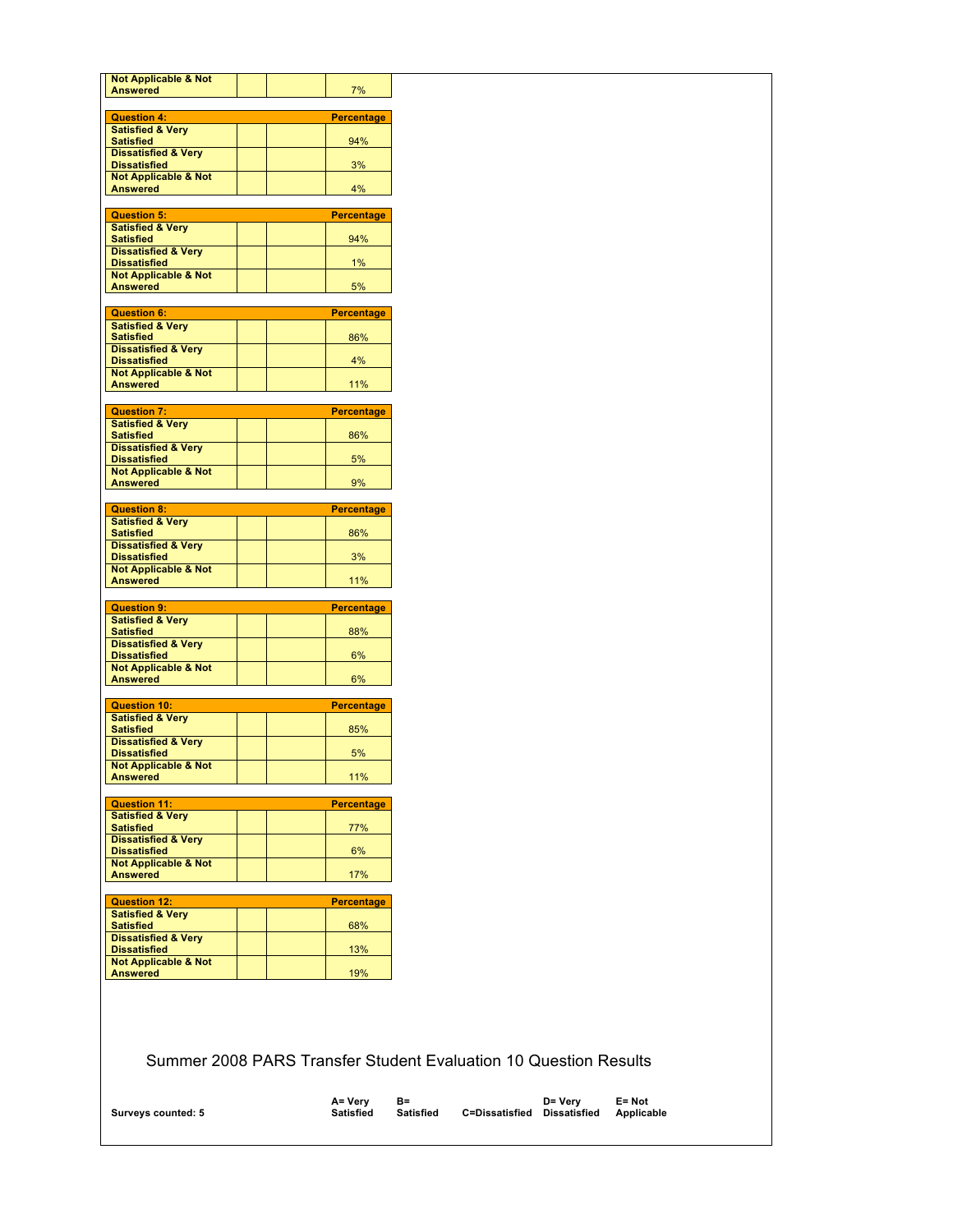| <b>Transfer</b><br>Freshman<br>answered<br><b>Key</b><br>No.<br>$\bf{0}$<br>5<br>0<br>$\%$<br>0%<br>100%<br>0%<br><b>Question 2: Your gender</b><br><b>Not</b><br>A= Male<br><b>Key</b><br><b>B</b> = Female<br>answered<br>No.<br>$\mathbf 0$<br>5<br>$\bf{0}$<br>0%<br>100%<br>0%<br>%<br>On the following, how satisfied are you with:<br>Question 3: the process of registering online for orientation<br>c<br>D<br>Е<br><b>Not answered</b><br><b>Key</b><br>в<br>A<br>$\overline{2}$<br>No.<br>$\mathbf{1}$<br>$\mathbf{1}$<br>$\mathbf{1}$<br>$\mathbf 0$<br>0<br>0%<br>$\%$<br>40%<br>20%<br>20%<br>20%<br>0%<br>Question 4: the customer service of staff<br>c<br>в<br>D<br>Е<br><b>Not answered</b><br>A<br>Key<br>3<br>$\mathbf 0$<br>$\mathbf{1}$<br>$\overline{0}$<br>No.<br>$\mathbf{0}$<br>$\mathbf{1}$<br>%<br>60%<br>0%<br>20%<br>0%<br>0%<br>20%<br><b>Question 5: creating class schedule with a Professional Academic Advisor</b><br>в<br>c<br>D<br>Е<br><b>Not answered</b><br><b>Key</b><br>A<br>No.<br>$\overline{4}$<br>$\mathbf{1}$<br>$\mathbf 0$<br>$\mathbf 0$<br>$\mathbf 0$<br>0<br>80%<br>0%<br>0%<br>0%<br>0%<br>%<br>20%<br><b>Question 6: receiving counsel from Student Financial Services</b><br>c<br><b>Not answered</b><br>Key<br>в<br>D<br>Е<br>A<br>$\overline{2}$<br>$\overline{2}$<br>$\overline{0}$<br>No.<br>$\mathbf{0}$<br>$\mathbf{1}$<br>0<br>40%<br>40%<br>0%<br>20%<br>0%<br>%<br>0%<br>Question 7: the process of obtaining your picture ID<br>C<br>в<br>D<br>Е<br>A<br><b>Not answered</b><br><b>Key</b><br>$\mathbf 0$<br>No.<br>5<br>$\mathbf{0}$<br>$\mathbf{0}$<br>$\mathbf{0}$<br>0<br>%<br>100%<br>0%<br>0%<br>0%<br>0%<br>0%<br>Question 8: time allotted for each session's rotation<br>c<br>в<br>D<br>Е<br><b>Not answered</b><br><b>Key</b><br>A<br>$\overline{2}$<br>No.<br>$\overline{2}$<br>$\mathbf 0$<br>$\mathbf{0}$<br>$\mathbf{1}$<br>0<br>%<br>0%<br>20%<br>0%<br>40%<br>40%<br>0%<br>Question 9: the length of today's program<br>в<br>c<br>Е<br><b>Not answered</b><br>D<br>Key<br>A<br>No.<br>$\overline{2}$<br>3<br>$\pmb{0}$<br>$\mathbf 0$<br>$\mathbf 0$<br>0<br>40%<br>60%<br>0%<br>0%<br>$0\%$<br>%<br>0%<br><b>Question 10: the Registrar's and Treasury Services Presentation</b><br>C<br>в<br>Ε<br><b>Not answered</b><br>D<br>A<br>Key<br>3<br>$\overline{2}$<br>No.<br>$\pmb{0}$<br>$\mathbf 0$<br>$\mathbf 0$<br>0<br>60%<br>40%<br>%<br>0%<br>0%<br>0%<br>0%<br><b>Consolidated Responses</b><br><b>Percentage</b><br><b>Satisfied &amp; Very</b><br>60%<br><b>Dissatisfied</b><br>40%<br>Not Applicable & Not<br>0%<br><b>Question 4:</b><br><b>Percentage</b><br><b>Satisfied &amp; Very</b><br><b>Satisfied</b><br>60%<br>20%<br><b>Not Applicable &amp; Not</b><br><b>Answered</b><br>20%<br><b>Percentage</b><br><b>Satisfied</b><br>100% | <b>Question 1: Which best describes you</b> |  |    |            |  |  |
|---------------------------------------------------------------------------------------------------------------------------------------------------------------------------------------------------------------------------------------------------------------------------------------------------------------------------------------------------------------------------------------------------------------------------------------------------------------------------------------------------------------------------------------------------------------------------------------------------------------------------------------------------------------------------------------------------------------------------------------------------------------------------------------------------------------------------------------------------------------------------------------------------------------------------------------------------------------------------------------------------------------------------------------------------------------------------------------------------------------------------------------------------------------------------------------------------------------------------------------------------------------------------------------------------------------------------------------------------------------------------------------------------------------------------------------------------------------------------------------------------------------------------------------------------------------------------------------------------------------------------------------------------------------------------------------------------------------------------------------------------------------------------------------------------------------------------------------------------------------------------------------------------------------------------------------------------------------------------------------------------------------------------------------------------------------------------------------------------------------------------------------------------------------------------------------------------------------------------------------------------------------------------------------------------------------------------------------------------------------------------------------------------------------------------------------------------------------------------------------------------------------------------------------------------------------------------------------------------------------------------------------------------------------------------------------------------------------------------------------------------------------------------------------------------------------------------------------|---------------------------------------------|--|----|------------|--|--|
|                                                                                                                                                                                                                                                                                                                                                                                                                                                                                                                                                                                                                                                                                                                                                                                                                                                                                                                                                                                                                                                                                                                                                                                                                                                                                                                                                                                                                                                                                                                                                                                                                                                                                                                                                                                                                                                                                                                                                                                                                                                                                                                                                                                                                                                                                                                                                                                                                                                                                                                                                                                                                                                                                                                                                                                                                                       |                                             |  |    | <b>Not</b> |  |  |
|                                                                                                                                                                                                                                                                                                                                                                                                                                                                                                                                                                                                                                                                                                                                                                                                                                                                                                                                                                                                                                                                                                                                                                                                                                                                                                                                                                                                                                                                                                                                                                                                                                                                                                                                                                                                                                                                                                                                                                                                                                                                                                                                                                                                                                                                                                                                                                                                                                                                                                                                                                                                                                                                                                                                                                                                                                       |                                             |  |    |            |  |  |
|                                                                                                                                                                                                                                                                                                                                                                                                                                                                                                                                                                                                                                                                                                                                                                                                                                                                                                                                                                                                                                                                                                                                                                                                                                                                                                                                                                                                                                                                                                                                                                                                                                                                                                                                                                                                                                                                                                                                                                                                                                                                                                                                                                                                                                                                                                                                                                                                                                                                                                                                                                                                                                                                                                                                                                                                                                       |                                             |  |    |            |  |  |
|                                                                                                                                                                                                                                                                                                                                                                                                                                                                                                                                                                                                                                                                                                                                                                                                                                                                                                                                                                                                                                                                                                                                                                                                                                                                                                                                                                                                                                                                                                                                                                                                                                                                                                                                                                                                                                                                                                                                                                                                                                                                                                                                                                                                                                                                                                                                                                                                                                                                                                                                                                                                                                                                                                                                                                                                                                       |                                             |  |    |            |  |  |
|                                                                                                                                                                                                                                                                                                                                                                                                                                                                                                                                                                                                                                                                                                                                                                                                                                                                                                                                                                                                                                                                                                                                                                                                                                                                                                                                                                                                                                                                                                                                                                                                                                                                                                                                                                                                                                                                                                                                                                                                                                                                                                                                                                                                                                                                                                                                                                                                                                                                                                                                                                                                                                                                                                                                                                                                                                       |                                             |  |    |            |  |  |
|                                                                                                                                                                                                                                                                                                                                                                                                                                                                                                                                                                                                                                                                                                                                                                                                                                                                                                                                                                                                                                                                                                                                                                                                                                                                                                                                                                                                                                                                                                                                                                                                                                                                                                                                                                                                                                                                                                                                                                                                                                                                                                                                                                                                                                                                                                                                                                                                                                                                                                                                                                                                                                                                                                                                                                                                                                       |                                             |  |    |            |  |  |
|                                                                                                                                                                                                                                                                                                                                                                                                                                                                                                                                                                                                                                                                                                                                                                                                                                                                                                                                                                                                                                                                                                                                                                                                                                                                                                                                                                                                                                                                                                                                                                                                                                                                                                                                                                                                                                                                                                                                                                                                                                                                                                                                                                                                                                                                                                                                                                                                                                                                                                                                                                                                                                                                                                                                                                                                                                       |                                             |  |    |            |  |  |
|                                                                                                                                                                                                                                                                                                                                                                                                                                                                                                                                                                                                                                                                                                                                                                                                                                                                                                                                                                                                                                                                                                                                                                                                                                                                                                                                                                                                                                                                                                                                                                                                                                                                                                                                                                                                                                                                                                                                                                                                                                                                                                                                                                                                                                                                                                                                                                                                                                                                                                                                                                                                                                                                                                                                                                                                                                       |                                             |  |    |            |  |  |
|                                                                                                                                                                                                                                                                                                                                                                                                                                                                                                                                                                                                                                                                                                                                                                                                                                                                                                                                                                                                                                                                                                                                                                                                                                                                                                                                                                                                                                                                                                                                                                                                                                                                                                                                                                                                                                                                                                                                                                                                                                                                                                                                                                                                                                                                                                                                                                                                                                                                                                                                                                                                                                                                                                                                                                                                                                       |                                             |  |    |            |  |  |
|                                                                                                                                                                                                                                                                                                                                                                                                                                                                                                                                                                                                                                                                                                                                                                                                                                                                                                                                                                                                                                                                                                                                                                                                                                                                                                                                                                                                                                                                                                                                                                                                                                                                                                                                                                                                                                                                                                                                                                                                                                                                                                                                                                                                                                                                                                                                                                                                                                                                                                                                                                                                                                                                                                                                                                                                                                       |                                             |  |    |            |  |  |
|                                                                                                                                                                                                                                                                                                                                                                                                                                                                                                                                                                                                                                                                                                                                                                                                                                                                                                                                                                                                                                                                                                                                                                                                                                                                                                                                                                                                                                                                                                                                                                                                                                                                                                                                                                                                                                                                                                                                                                                                                                                                                                                                                                                                                                                                                                                                                                                                                                                                                                                                                                                                                                                                                                                                                                                                                                       |                                             |  |    |            |  |  |
|                                                                                                                                                                                                                                                                                                                                                                                                                                                                                                                                                                                                                                                                                                                                                                                                                                                                                                                                                                                                                                                                                                                                                                                                                                                                                                                                                                                                                                                                                                                                                                                                                                                                                                                                                                                                                                                                                                                                                                                                                                                                                                                                                                                                                                                                                                                                                                                                                                                                                                                                                                                                                                                                                                                                                                                                                                       |                                             |  |    |            |  |  |
|                                                                                                                                                                                                                                                                                                                                                                                                                                                                                                                                                                                                                                                                                                                                                                                                                                                                                                                                                                                                                                                                                                                                                                                                                                                                                                                                                                                                                                                                                                                                                                                                                                                                                                                                                                                                                                                                                                                                                                                                                                                                                                                                                                                                                                                                                                                                                                                                                                                                                                                                                                                                                                                                                                                                                                                                                                       |                                             |  |    |            |  |  |
|                                                                                                                                                                                                                                                                                                                                                                                                                                                                                                                                                                                                                                                                                                                                                                                                                                                                                                                                                                                                                                                                                                                                                                                                                                                                                                                                                                                                                                                                                                                                                                                                                                                                                                                                                                                                                                                                                                                                                                                                                                                                                                                                                                                                                                                                                                                                                                                                                                                                                                                                                                                                                                                                                                                                                                                                                                       |                                             |  |    |            |  |  |
|                                                                                                                                                                                                                                                                                                                                                                                                                                                                                                                                                                                                                                                                                                                                                                                                                                                                                                                                                                                                                                                                                                                                                                                                                                                                                                                                                                                                                                                                                                                                                                                                                                                                                                                                                                                                                                                                                                                                                                                                                                                                                                                                                                                                                                                                                                                                                                                                                                                                                                                                                                                                                                                                                                                                                                                                                                       |                                             |  |    |            |  |  |
|                                                                                                                                                                                                                                                                                                                                                                                                                                                                                                                                                                                                                                                                                                                                                                                                                                                                                                                                                                                                                                                                                                                                                                                                                                                                                                                                                                                                                                                                                                                                                                                                                                                                                                                                                                                                                                                                                                                                                                                                                                                                                                                                                                                                                                                                                                                                                                                                                                                                                                                                                                                                                                                                                                                                                                                                                                       |                                             |  |    |            |  |  |
|                                                                                                                                                                                                                                                                                                                                                                                                                                                                                                                                                                                                                                                                                                                                                                                                                                                                                                                                                                                                                                                                                                                                                                                                                                                                                                                                                                                                                                                                                                                                                                                                                                                                                                                                                                                                                                                                                                                                                                                                                                                                                                                                                                                                                                                                                                                                                                                                                                                                                                                                                                                                                                                                                                                                                                                                                                       |                                             |  |    |            |  |  |
|                                                                                                                                                                                                                                                                                                                                                                                                                                                                                                                                                                                                                                                                                                                                                                                                                                                                                                                                                                                                                                                                                                                                                                                                                                                                                                                                                                                                                                                                                                                                                                                                                                                                                                                                                                                                                                                                                                                                                                                                                                                                                                                                                                                                                                                                                                                                                                                                                                                                                                                                                                                                                                                                                                                                                                                                                                       |                                             |  |    |            |  |  |
|                                                                                                                                                                                                                                                                                                                                                                                                                                                                                                                                                                                                                                                                                                                                                                                                                                                                                                                                                                                                                                                                                                                                                                                                                                                                                                                                                                                                                                                                                                                                                                                                                                                                                                                                                                                                                                                                                                                                                                                                                                                                                                                                                                                                                                                                                                                                                                                                                                                                                                                                                                                                                                                                                                                                                                                                                                       |                                             |  |    |            |  |  |
|                                                                                                                                                                                                                                                                                                                                                                                                                                                                                                                                                                                                                                                                                                                                                                                                                                                                                                                                                                                                                                                                                                                                                                                                                                                                                                                                                                                                                                                                                                                                                                                                                                                                                                                                                                                                                                                                                                                                                                                                                                                                                                                                                                                                                                                                                                                                                                                                                                                                                                                                                                                                                                                                                                                                                                                                                                       |                                             |  |    |            |  |  |
|                                                                                                                                                                                                                                                                                                                                                                                                                                                                                                                                                                                                                                                                                                                                                                                                                                                                                                                                                                                                                                                                                                                                                                                                                                                                                                                                                                                                                                                                                                                                                                                                                                                                                                                                                                                                                                                                                                                                                                                                                                                                                                                                                                                                                                                                                                                                                                                                                                                                                                                                                                                                                                                                                                                                                                                                                                       |                                             |  |    |            |  |  |
|                                                                                                                                                                                                                                                                                                                                                                                                                                                                                                                                                                                                                                                                                                                                                                                                                                                                                                                                                                                                                                                                                                                                                                                                                                                                                                                                                                                                                                                                                                                                                                                                                                                                                                                                                                                                                                                                                                                                                                                                                                                                                                                                                                                                                                                                                                                                                                                                                                                                                                                                                                                                                                                                                                                                                                                                                                       |                                             |  |    |            |  |  |
|                                                                                                                                                                                                                                                                                                                                                                                                                                                                                                                                                                                                                                                                                                                                                                                                                                                                                                                                                                                                                                                                                                                                                                                                                                                                                                                                                                                                                                                                                                                                                                                                                                                                                                                                                                                                                                                                                                                                                                                                                                                                                                                                                                                                                                                                                                                                                                                                                                                                                                                                                                                                                                                                                                                                                                                                                                       |                                             |  |    |            |  |  |
|                                                                                                                                                                                                                                                                                                                                                                                                                                                                                                                                                                                                                                                                                                                                                                                                                                                                                                                                                                                                                                                                                                                                                                                                                                                                                                                                                                                                                                                                                                                                                                                                                                                                                                                                                                                                                                                                                                                                                                                                                                                                                                                                                                                                                                                                                                                                                                                                                                                                                                                                                                                                                                                                                                                                                                                                                                       |                                             |  |    |            |  |  |
|                                                                                                                                                                                                                                                                                                                                                                                                                                                                                                                                                                                                                                                                                                                                                                                                                                                                                                                                                                                                                                                                                                                                                                                                                                                                                                                                                                                                                                                                                                                                                                                                                                                                                                                                                                                                                                                                                                                                                                                                                                                                                                                                                                                                                                                                                                                                                                                                                                                                                                                                                                                                                                                                                                                                                                                                                                       |                                             |  |    |            |  |  |
|                                                                                                                                                                                                                                                                                                                                                                                                                                                                                                                                                                                                                                                                                                                                                                                                                                                                                                                                                                                                                                                                                                                                                                                                                                                                                                                                                                                                                                                                                                                                                                                                                                                                                                                                                                                                                                                                                                                                                                                                                                                                                                                                                                                                                                                                                                                                                                                                                                                                                                                                                                                                                                                                                                                                                                                                                                       |                                             |  |    |            |  |  |
|                                                                                                                                                                                                                                                                                                                                                                                                                                                                                                                                                                                                                                                                                                                                                                                                                                                                                                                                                                                                                                                                                                                                                                                                                                                                                                                                                                                                                                                                                                                                                                                                                                                                                                                                                                                                                                                                                                                                                                                                                                                                                                                                                                                                                                                                                                                                                                                                                                                                                                                                                                                                                                                                                                                                                                                                                                       |                                             |  |    |            |  |  |
|                                                                                                                                                                                                                                                                                                                                                                                                                                                                                                                                                                                                                                                                                                                                                                                                                                                                                                                                                                                                                                                                                                                                                                                                                                                                                                                                                                                                                                                                                                                                                                                                                                                                                                                                                                                                                                                                                                                                                                                                                                                                                                                                                                                                                                                                                                                                                                                                                                                                                                                                                                                                                                                                                                                                                                                                                                       |                                             |  |    |            |  |  |
|                                                                                                                                                                                                                                                                                                                                                                                                                                                                                                                                                                                                                                                                                                                                                                                                                                                                                                                                                                                                                                                                                                                                                                                                                                                                                                                                                                                                                                                                                                                                                                                                                                                                                                                                                                                                                                                                                                                                                                                                                                                                                                                                                                                                                                                                                                                                                                                                                                                                                                                                                                                                                                                                                                                                                                                                                                       |                                             |  |    |            |  |  |
|                                                                                                                                                                                                                                                                                                                                                                                                                                                                                                                                                                                                                                                                                                                                                                                                                                                                                                                                                                                                                                                                                                                                                                                                                                                                                                                                                                                                                                                                                                                                                                                                                                                                                                                                                                                                                                                                                                                                                                                                                                                                                                                                                                                                                                                                                                                                                                                                                                                                                                                                                                                                                                                                                                                                                                                                                                       |                                             |  |    |            |  |  |
|                                                                                                                                                                                                                                                                                                                                                                                                                                                                                                                                                                                                                                                                                                                                                                                                                                                                                                                                                                                                                                                                                                                                                                                                                                                                                                                                                                                                                                                                                                                                                                                                                                                                                                                                                                                                                                                                                                                                                                                                                                                                                                                                                                                                                                                                                                                                                                                                                                                                                                                                                                                                                                                                                                                                                                                                                                       |                                             |  |    |            |  |  |
|                                                                                                                                                                                                                                                                                                                                                                                                                                                                                                                                                                                                                                                                                                                                                                                                                                                                                                                                                                                                                                                                                                                                                                                                                                                                                                                                                                                                                                                                                                                                                                                                                                                                                                                                                                                                                                                                                                                                                                                                                                                                                                                                                                                                                                                                                                                                                                                                                                                                                                                                                                                                                                                                                                                                                                                                                                       |                                             |  |    |            |  |  |
|                                                                                                                                                                                                                                                                                                                                                                                                                                                                                                                                                                                                                                                                                                                                                                                                                                                                                                                                                                                                                                                                                                                                                                                                                                                                                                                                                                                                                                                                                                                                                                                                                                                                                                                                                                                                                                                                                                                                                                                                                                                                                                                                                                                                                                                                                                                                                                                                                                                                                                                                                                                                                                                                                                                                                                                                                                       |                                             |  |    |            |  |  |
|                                                                                                                                                                                                                                                                                                                                                                                                                                                                                                                                                                                                                                                                                                                                                                                                                                                                                                                                                                                                                                                                                                                                                                                                                                                                                                                                                                                                                                                                                                                                                                                                                                                                                                                                                                                                                                                                                                                                                                                                                                                                                                                                                                                                                                                                                                                                                                                                                                                                                                                                                                                                                                                                                                                                                                                                                                       |                                             |  |    |            |  |  |
|                                                                                                                                                                                                                                                                                                                                                                                                                                                                                                                                                                                                                                                                                                                                                                                                                                                                                                                                                                                                                                                                                                                                                                                                                                                                                                                                                                                                                                                                                                                                                                                                                                                                                                                                                                                                                                                                                                                                                                                                                                                                                                                                                                                                                                                                                                                                                                                                                                                                                                                                                                                                                                                                                                                                                                                                                                       |                                             |  |    |            |  |  |
|                                                                                                                                                                                                                                                                                                                                                                                                                                                                                                                                                                                                                                                                                                                                                                                                                                                                                                                                                                                                                                                                                                                                                                                                                                                                                                                                                                                                                                                                                                                                                                                                                                                                                                                                                                                                                                                                                                                                                                                                                                                                                                                                                                                                                                                                                                                                                                                                                                                                                                                                                                                                                                                                                                                                                                                                                                       |                                             |  |    |            |  |  |
|                                                                                                                                                                                                                                                                                                                                                                                                                                                                                                                                                                                                                                                                                                                                                                                                                                                                                                                                                                                                                                                                                                                                                                                                                                                                                                                                                                                                                                                                                                                                                                                                                                                                                                                                                                                                                                                                                                                                                                                                                                                                                                                                                                                                                                                                                                                                                                                                                                                                                                                                                                                                                                                                                                                                                                                                                                       |                                             |  |    |            |  |  |
|                                                                                                                                                                                                                                                                                                                                                                                                                                                                                                                                                                                                                                                                                                                                                                                                                                                                                                                                                                                                                                                                                                                                                                                                                                                                                                                                                                                                                                                                                                                                                                                                                                                                                                                                                                                                                                                                                                                                                                                                                                                                                                                                                                                                                                                                                                                                                                                                                                                                                                                                                                                                                                                                                                                                                                                                                                       |                                             |  |    |            |  |  |
|                                                                                                                                                                                                                                                                                                                                                                                                                                                                                                                                                                                                                                                                                                                                                                                                                                                                                                                                                                                                                                                                                                                                                                                                                                                                                                                                                                                                                                                                                                                                                                                                                                                                                                                                                                                                                                                                                                                                                                                                                                                                                                                                                                                                                                                                                                                                                                                                                                                                                                                                                                                                                                                                                                                                                                                                                                       |                                             |  |    |            |  |  |
|                                                                                                                                                                                                                                                                                                                                                                                                                                                                                                                                                                                                                                                                                                                                                                                                                                                                                                                                                                                                                                                                                                                                                                                                                                                                                                                                                                                                                                                                                                                                                                                                                                                                                                                                                                                                                                                                                                                                                                                                                                                                                                                                                                                                                                                                                                                                                                                                                                                                                                                                                                                                                                                                                                                                                                                                                                       |                                             |  |    |            |  |  |
|                                                                                                                                                                                                                                                                                                                                                                                                                                                                                                                                                                                                                                                                                                                                                                                                                                                                                                                                                                                                                                                                                                                                                                                                                                                                                                                                                                                                                                                                                                                                                                                                                                                                                                                                                                                                                                                                                                                                                                                                                                                                                                                                                                                                                                                                                                                                                                                                                                                                                                                                                                                                                                                                                                                                                                                                                                       |                                             |  |    |            |  |  |
|                                                                                                                                                                                                                                                                                                                                                                                                                                                                                                                                                                                                                                                                                                                                                                                                                                                                                                                                                                                                                                                                                                                                                                                                                                                                                                                                                                                                                                                                                                                                                                                                                                                                                                                                                                                                                                                                                                                                                                                                                                                                                                                                                                                                                                                                                                                                                                                                                                                                                                                                                                                                                                                                                                                                                                                                                                       |                                             |  |    |            |  |  |
|                                                                                                                                                                                                                                                                                                                                                                                                                                                                                                                                                                                                                                                                                                                                                                                                                                                                                                                                                                                                                                                                                                                                                                                                                                                                                                                                                                                                                                                                                                                                                                                                                                                                                                                                                                                                                                                                                                                                                                                                                                                                                                                                                                                                                                                                                                                                                                                                                                                                                                                                                                                                                                                                                                                                                                                                                                       |                                             |  |    |            |  |  |
|                                                                                                                                                                                                                                                                                                                                                                                                                                                                                                                                                                                                                                                                                                                                                                                                                                                                                                                                                                                                                                                                                                                                                                                                                                                                                                                                                                                                                                                                                                                                                                                                                                                                                                                                                                                                                                                                                                                                                                                                                                                                                                                                                                                                                                                                                                                                                                                                                                                                                                                                                                                                                                                                                                                                                                                                                                       |                                             |  |    |            |  |  |
|                                                                                                                                                                                                                                                                                                                                                                                                                                                                                                                                                                                                                                                                                                                                                                                                                                                                                                                                                                                                                                                                                                                                                                                                                                                                                                                                                                                                                                                                                                                                                                                                                                                                                                                                                                                                                                                                                                                                                                                                                                                                                                                                                                                                                                                                                                                                                                                                                                                                                                                                                                                                                                                                                                                                                                                                                                       |                                             |  |    |            |  |  |
|                                                                                                                                                                                                                                                                                                                                                                                                                                                                                                                                                                                                                                                                                                                                                                                                                                                                                                                                                                                                                                                                                                                                                                                                                                                                                                                                                                                                                                                                                                                                                                                                                                                                                                                                                                                                                                                                                                                                                                                                                                                                                                                                                                                                                                                                                                                                                                                                                                                                                                                                                                                                                                                                                                                                                                                                                                       |                                             |  |    |            |  |  |
|                                                                                                                                                                                                                                                                                                                                                                                                                                                                                                                                                                                                                                                                                                                                                                                                                                                                                                                                                                                                                                                                                                                                                                                                                                                                                                                                                                                                                                                                                                                                                                                                                                                                                                                                                                                                                                                                                                                                                                                                                                                                                                                                                                                                                                                                                                                                                                                                                                                                                                                                                                                                                                                                                                                                                                                                                                       | <b>Question 3:</b>                          |  |    |            |  |  |
|                                                                                                                                                                                                                                                                                                                                                                                                                                                                                                                                                                                                                                                                                                                                                                                                                                                                                                                                                                                                                                                                                                                                                                                                                                                                                                                                                                                                                                                                                                                                                                                                                                                                                                                                                                                                                                                                                                                                                                                                                                                                                                                                                                                                                                                                                                                                                                                                                                                                                                                                                                                                                                                                                                                                                                                                                                       | <b>Satisfied</b>                            |  |    |            |  |  |
|                                                                                                                                                                                                                                                                                                                                                                                                                                                                                                                                                                                                                                                                                                                                                                                                                                                                                                                                                                                                                                                                                                                                                                                                                                                                                                                                                                                                                                                                                                                                                                                                                                                                                                                                                                                                                                                                                                                                                                                                                                                                                                                                                                                                                                                                                                                                                                                                                                                                                                                                                                                                                                                                                                                                                                                                                                       | <b>Dissatisfied &amp; Very</b>              |  |    |            |  |  |
|                                                                                                                                                                                                                                                                                                                                                                                                                                                                                                                                                                                                                                                                                                                                                                                                                                                                                                                                                                                                                                                                                                                                                                                                                                                                                                                                                                                                                                                                                                                                                                                                                                                                                                                                                                                                                                                                                                                                                                                                                                                                                                                                                                                                                                                                                                                                                                                                                                                                                                                                                                                                                                                                                                                                                                                                                                       |                                             |  |    |            |  |  |
|                                                                                                                                                                                                                                                                                                                                                                                                                                                                                                                                                                                                                                                                                                                                                                                                                                                                                                                                                                                                                                                                                                                                                                                                                                                                                                                                                                                                                                                                                                                                                                                                                                                                                                                                                                                                                                                                                                                                                                                                                                                                                                                                                                                                                                                                                                                                                                                                                                                                                                                                                                                                                                                                                                                                                                                                                                       | <b>Answered</b>                             |  |    |            |  |  |
|                                                                                                                                                                                                                                                                                                                                                                                                                                                                                                                                                                                                                                                                                                                                                                                                                                                                                                                                                                                                                                                                                                                                                                                                                                                                                                                                                                                                                                                                                                                                                                                                                                                                                                                                                                                                                                                                                                                                                                                                                                                                                                                                                                                                                                                                                                                                                                                                                                                                                                                                                                                                                                                                                                                                                                                                                                       |                                             |  |    |            |  |  |
|                                                                                                                                                                                                                                                                                                                                                                                                                                                                                                                                                                                                                                                                                                                                                                                                                                                                                                                                                                                                                                                                                                                                                                                                                                                                                                                                                                                                                                                                                                                                                                                                                                                                                                                                                                                                                                                                                                                                                                                                                                                                                                                                                                                                                                                                                                                                                                                                                                                                                                                                                                                                                                                                                                                                                                                                                                       |                                             |  |    |            |  |  |
|                                                                                                                                                                                                                                                                                                                                                                                                                                                                                                                                                                                                                                                                                                                                                                                                                                                                                                                                                                                                                                                                                                                                                                                                                                                                                                                                                                                                                                                                                                                                                                                                                                                                                                                                                                                                                                                                                                                                                                                                                                                                                                                                                                                                                                                                                                                                                                                                                                                                                                                                                                                                                                                                                                                                                                                                                                       |                                             |  |    |            |  |  |
|                                                                                                                                                                                                                                                                                                                                                                                                                                                                                                                                                                                                                                                                                                                                                                                                                                                                                                                                                                                                                                                                                                                                                                                                                                                                                                                                                                                                                                                                                                                                                                                                                                                                                                                                                                                                                                                                                                                                                                                                                                                                                                                                                                                                                                                                                                                                                                                                                                                                                                                                                                                                                                                                                                                                                                                                                                       | <b>Dissatisfied &amp; Very</b>              |  |    |            |  |  |
|                                                                                                                                                                                                                                                                                                                                                                                                                                                                                                                                                                                                                                                                                                                                                                                                                                                                                                                                                                                                                                                                                                                                                                                                                                                                                                                                                                                                                                                                                                                                                                                                                                                                                                                                                                                                                                                                                                                                                                                                                                                                                                                                                                                                                                                                                                                                                                                                                                                                                                                                                                                                                                                                                                                                                                                                                                       | <b>Dissatisfied</b>                         |  |    |            |  |  |
|                                                                                                                                                                                                                                                                                                                                                                                                                                                                                                                                                                                                                                                                                                                                                                                                                                                                                                                                                                                                                                                                                                                                                                                                                                                                                                                                                                                                                                                                                                                                                                                                                                                                                                                                                                                                                                                                                                                                                                                                                                                                                                                                                                                                                                                                                                                                                                                                                                                                                                                                                                                                                                                                                                                                                                                                                                       |                                             |  |    |            |  |  |
|                                                                                                                                                                                                                                                                                                                                                                                                                                                                                                                                                                                                                                                                                                                                                                                                                                                                                                                                                                                                                                                                                                                                                                                                                                                                                                                                                                                                                                                                                                                                                                                                                                                                                                                                                                                                                                                                                                                                                                                                                                                                                                                                                                                                                                                                                                                                                                                                                                                                                                                                                                                                                                                                                                                                                                                                                                       |                                             |  |    |            |  |  |
|                                                                                                                                                                                                                                                                                                                                                                                                                                                                                                                                                                                                                                                                                                                                                                                                                                                                                                                                                                                                                                                                                                                                                                                                                                                                                                                                                                                                                                                                                                                                                                                                                                                                                                                                                                                                                                                                                                                                                                                                                                                                                                                                                                                                                                                                                                                                                                                                                                                                                                                                                                                                                                                                                                                                                                                                                                       | <b>Question 5:</b>                          |  |    |            |  |  |
|                                                                                                                                                                                                                                                                                                                                                                                                                                                                                                                                                                                                                                                                                                                                                                                                                                                                                                                                                                                                                                                                                                                                                                                                                                                                                                                                                                                                                                                                                                                                                                                                                                                                                                                                                                                                                                                                                                                                                                                                                                                                                                                                                                                                                                                                                                                                                                                                                                                                                                                                                                                                                                                                                                                                                                                                                                       | <b>Satisfied &amp; Very</b>                 |  |    |            |  |  |
|                                                                                                                                                                                                                                                                                                                                                                                                                                                                                                                                                                                                                                                                                                                                                                                                                                                                                                                                                                                                                                                                                                                                                                                                                                                                                                                                                                                                                                                                                                                                                                                                                                                                                                                                                                                                                                                                                                                                                                                                                                                                                                                                                                                                                                                                                                                                                                                                                                                                                                                                                                                                                                                                                                                                                                                                                                       | <b>Dissatisfied &amp; Very</b>              |  |    |            |  |  |
|                                                                                                                                                                                                                                                                                                                                                                                                                                                                                                                                                                                                                                                                                                                                                                                                                                                                                                                                                                                                                                                                                                                                                                                                                                                                                                                                                                                                                                                                                                                                                                                                                                                                                                                                                                                                                                                                                                                                                                                                                                                                                                                                                                                                                                                                                                                                                                                                                                                                                                                                                                                                                                                                                                                                                                                                                                       | <b>Dissatisfied</b>                         |  | 0% |            |  |  |
| <b>Not Applicable &amp; Not</b><br>0%<br><b>Answered</b>                                                                                                                                                                                                                                                                                                                                                                                                                                                                                                                                                                                                                                                                                                                                                                                                                                                                                                                                                                                                                                                                                                                                                                                                                                                                                                                                                                                                                                                                                                                                                                                                                                                                                                                                                                                                                                                                                                                                                                                                                                                                                                                                                                                                                                                                                                                                                                                                                                                                                                                                                                                                                                                                                                                                                                              |                                             |  |    |            |  |  |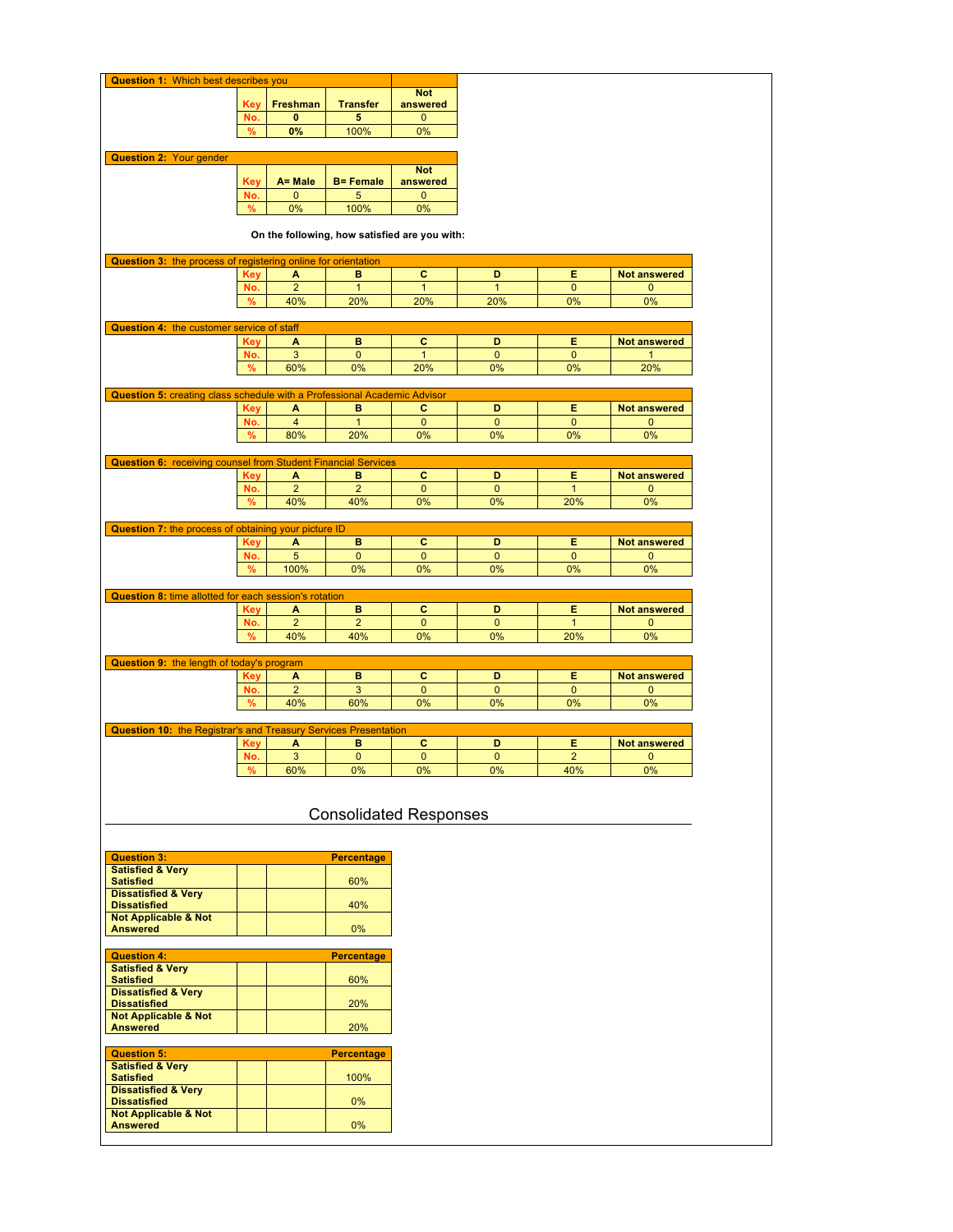| <b>Satisfied &amp; Very</b><br><b>Satisfied</b><br>80%<br><b>Dissatisfied &amp; Very</b><br><b>Dissatisfied</b><br>0%<br><b>Not Applicable &amp; Not</b><br><b>Answered</b><br>20%<br><b>Question 7:</b><br><b>Percentage</b><br><b>Satisfied &amp; Very</b><br>100%<br><b>Satisfied</b><br><b>Dissatisfied &amp; Very</b><br><b>Dissatisfied</b><br>$0\%$<br><b>Not Applicable &amp; Not</b><br>0%<br><b>Answered</b><br><b>Question 8:</b><br><b>Percentage</b><br><b>Satisfied &amp; Very</b><br><b>Satisfied</b><br>80%<br><b>Dissatisfied &amp; Very</b><br><b>Dissatisfied</b><br>$0\%$<br><b>Not Applicable &amp; Not</b><br><b>Answered</b><br>20%<br><b>Question 9:</b><br><b>Percentage</b><br><b>Satisfied &amp; Very</b><br><b>Satisfied</b><br>100%<br><b>Dissatisfied &amp; Very</b><br><b>Dissatisfied</b><br>0%<br><b>Not Applicable &amp; Not</b><br>0%<br><b>Answered</b><br><b>Question 10:</b><br><b>Percentage</b><br><b>Satisfied &amp; Very</b><br><b>Satisfied</b><br>60%<br><b>Dissatisfied &amp; Very</b><br>$0\%$<br><b>Dissatisfied</b><br><b>Not Applicable &amp; Not</b><br>40%<br><b>Answered</b><br>Summer 2008 PARS Transfer Student Evaluation 17 Question Results<br>A= Very<br>B=<br>D= Very<br>$E = Not$<br><b>Satisfied</b><br>C=Dissatisfied Dissatisfied<br>Surveys counted: 24<br>Satisfied<br>Applicable<br><b>Question 1: Your classification</b><br><b>Not</b><br>Key   Freshman<br><b>Transfer</b><br>answered<br>21<br>No.<br>$\mathbf{0}$<br>3<br>$\%$<br>0%<br>88%<br>12%<br><b>Question 2: Your gender</b><br><b>Not</b><br>A= Male<br><b>B</b> = Female<br>answered<br>Key<br>No.<br>16<br>3<br>5<br>21%<br>67%<br>12%<br>%<br>On the following, how satisfied are you with:<br>Question 3: the process of registering online for orientation<br>c<br><b>Key</b><br>A<br>D<br>Е<br><b>Not answered</b><br>в<br>15<br>$\overline{\mathbf{4}}$<br>No.<br>$\mathbf{1}$<br>$\mathbf{0}$<br>$\mathbf{1}$<br>63%<br>17%<br>4%<br>0%<br>4%<br>13%<br>%<br><b>Question 4: the customer service of staff</b><br>c<br>D<br>в<br>Е<br><b>Not answered</b><br>Key<br>A<br>13<br>8<br>$\pmb{0}$<br>$\mathbf 0$<br>$\mathbf 0$<br>No.<br>54%<br>0%<br>0%<br>13%<br>%<br>33%<br>0%<br><b>Question 5: creating class schedule with a Professional Academic Advisor</b><br>D<br>Е<br><b>Key</b><br>в<br>С<br><b>Not answered</b><br>A<br>11<br>5<br>$\mathbf 0$<br>$\overline{4}$<br>No.<br>$\mathbf{1}$<br>46%<br>21%<br>0%<br>4%<br>17%<br>13%<br>%<br><b>Question 6: training of Panthertracks</b><br>c<br><b>Not answered</b><br><b>Key</b><br>A<br>в<br>D<br>E<br>$\overline{2}$<br>8<br>5<br>$\overline{4}$<br>No.<br>$\mathbf{0}$<br>17%<br>21%<br>%<br>33%<br>21%<br>8%<br>0% |  |  |  |  |
|------------------------------------------------------------------------------------------------------------------------------------------------------------------------------------------------------------------------------------------------------------------------------------------------------------------------------------------------------------------------------------------------------------------------------------------------------------------------------------------------------------------------------------------------------------------------------------------------------------------------------------------------------------------------------------------------------------------------------------------------------------------------------------------------------------------------------------------------------------------------------------------------------------------------------------------------------------------------------------------------------------------------------------------------------------------------------------------------------------------------------------------------------------------------------------------------------------------------------------------------------------------------------------------------------------------------------------------------------------------------------------------------------------------------------------------------------------------------------------------------------------------------------------------------------------------------------------------------------------------------------------------------------------------------------------------------------------------------------------------------------------------------------------------------------------------------------------------------------------------------------------------------------------------------------------------------------------------------------------------------------------------------------------------------------------------------------------------------------------------------------------------------------------------------------------------------------------------------------------------------------------------------------------------------------------------------------------------------------------------------------------------------------------------------------------------------------------------------------------------------------------------------------------------------------------------------------------------------------------------------------------------------------------------------------------------------------------------------|--|--|--|--|
|                                                                                                                                                                                                                                                                                                                                                                                                                                                                                                                                                                                                                                                                                                                                                                                                                                                                                                                                                                                                                                                                                                                                                                                                                                                                                                                                                                                                                                                                                                                                                                                                                                                                                                                                                                                                                                                                                                                                                                                                                                                                                                                                                                                                                                                                                                                                                                                                                                                                                                                                                                                                                                                                                                                        |  |  |  |  |
|                                                                                                                                                                                                                                                                                                                                                                                                                                                                                                                                                                                                                                                                                                                                                                                                                                                                                                                                                                                                                                                                                                                                                                                                                                                                                                                                                                                                                                                                                                                                                                                                                                                                                                                                                                                                                                                                                                                                                                                                                                                                                                                                                                                                                                                                                                                                                                                                                                                                                                                                                                                                                                                                                                                        |  |  |  |  |
|                                                                                                                                                                                                                                                                                                                                                                                                                                                                                                                                                                                                                                                                                                                                                                                                                                                                                                                                                                                                                                                                                                                                                                                                                                                                                                                                                                                                                                                                                                                                                                                                                                                                                                                                                                                                                                                                                                                                                                                                                                                                                                                                                                                                                                                                                                                                                                                                                                                                                                                                                                                                                                                                                                                        |  |  |  |  |
|                                                                                                                                                                                                                                                                                                                                                                                                                                                                                                                                                                                                                                                                                                                                                                                                                                                                                                                                                                                                                                                                                                                                                                                                                                                                                                                                                                                                                                                                                                                                                                                                                                                                                                                                                                                                                                                                                                                                                                                                                                                                                                                                                                                                                                                                                                                                                                                                                                                                                                                                                                                                                                                                                                                        |  |  |  |  |
|                                                                                                                                                                                                                                                                                                                                                                                                                                                                                                                                                                                                                                                                                                                                                                                                                                                                                                                                                                                                                                                                                                                                                                                                                                                                                                                                                                                                                                                                                                                                                                                                                                                                                                                                                                                                                                                                                                                                                                                                                                                                                                                                                                                                                                                                                                                                                                                                                                                                                                                                                                                                                                                                                                                        |  |  |  |  |
|                                                                                                                                                                                                                                                                                                                                                                                                                                                                                                                                                                                                                                                                                                                                                                                                                                                                                                                                                                                                                                                                                                                                                                                                                                                                                                                                                                                                                                                                                                                                                                                                                                                                                                                                                                                                                                                                                                                                                                                                                                                                                                                                                                                                                                                                                                                                                                                                                                                                                                                                                                                                                                                                                                                        |  |  |  |  |
|                                                                                                                                                                                                                                                                                                                                                                                                                                                                                                                                                                                                                                                                                                                                                                                                                                                                                                                                                                                                                                                                                                                                                                                                                                                                                                                                                                                                                                                                                                                                                                                                                                                                                                                                                                                                                                                                                                                                                                                                                                                                                                                                                                                                                                                                                                                                                                                                                                                                                                                                                                                                                                                                                                                        |  |  |  |  |
|                                                                                                                                                                                                                                                                                                                                                                                                                                                                                                                                                                                                                                                                                                                                                                                                                                                                                                                                                                                                                                                                                                                                                                                                                                                                                                                                                                                                                                                                                                                                                                                                                                                                                                                                                                                                                                                                                                                                                                                                                                                                                                                                                                                                                                                                                                                                                                                                                                                                                                                                                                                                                                                                                                                        |  |  |  |  |
|                                                                                                                                                                                                                                                                                                                                                                                                                                                                                                                                                                                                                                                                                                                                                                                                                                                                                                                                                                                                                                                                                                                                                                                                                                                                                                                                                                                                                                                                                                                                                                                                                                                                                                                                                                                                                                                                                                                                                                                                                                                                                                                                                                                                                                                                                                                                                                                                                                                                                                                                                                                                                                                                                                                        |  |  |  |  |
|                                                                                                                                                                                                                                                                                                                                                                                                                                                                                                                                                                                                                                                                                                                                                                                                                                                                                                                                                                                                                                                                                                                                                                                                                                                                                                                                                                                                                                                                                                                                                                                                                                                                                                                                                                                                                                                                                                                                                                                                                                                                                                                                                                                                                                                                                                                                                                                                                                                                                                                                                                                                                                                                                                                        |  |  |  |  |
|                                                                                                                                                                                                                                                                                                                                                                                                                                                                                                                                                                                                                                                                                                                                                                                                                                                                                                                                                                                                                                                                                                                                                                                                                                                                                                                                                                                                                                                                                                                                                                                                                                                                                                                                                                                                                                                                                                                                                                                                                                                                                                                                                                                                                                                                                                                                                                                                                                                                                                                                                                                                                                                                                                                        |  |  |  |  |
|                                                                                                                                                                                                                                                                                                                                                                                                                                                                                                                                                                                                                                                                                                                                                                                                                                                                                                                                                                                                                                                                                                                                                                                                                                                                                                                                                                                                                                                                                                                                                                                                                                                                                                                                                                                                                                                                                                                                                                                                                                                                                                                                                                                                                                                                                                                                                                                                                                                                                                                                                                                                                                                                                                                        |  |  |  |  |
|                                                                                                                                                                                                                                                                                                                                                                                                                                                                                                                                                                                                                                                                                                                                                                                                                                                                                                                                                                                                                                                                                                                                                                                                                                                                                                                                                                                                                                                                                                                                                                                                                                                                                                                                                                                                                                                                                                                                                                                                                                                                                                                                                                                                                                                                                                                                                                                                                                                                                                                                                                                                                                                                                                                        |  |  |  |  |
|                                                                                                                                                                                                                                                                                                                                                                                                                                                                                                                                                                                                                                                                                                                                                                                                                                                                                                                                                                                                                                                                                                                                                                                                                                                                                                                                                                                                                                                                                                                                                                                                                                                                                                                                                                                                                                                                                                                                                                                                                                                                                                                                                                                                                                                                                                                                                                                                                                                                                                                                                                                                                                                                                                                        |  |  |  |  |
|                                                                                                                                                                                                                                                                                                                                                                                                                                                                                                                                                                                                                                                                                                                                                                                                                                                                                                                                                                                                                                                                                                                                                                                                                                                                                                                                                                                                                                                                                                                                                                                                                                                                                                                                                                                                                                                                                                                                                                                                                                                                                                                                                                                                                                                                                                                                                                                                                                                                                                                                                                                                                                                                                                                        |  |  |  |  |
|                                                                                                                                                                                                                                                                                                                                                                                                                                                                                                                                                                                                                                                                                                                                                                                                                                                                                                                                                                                                                                                                                                                                                                                                                                                                                                                                                                                                                                                                                                                                                                                                                                                                                                                                                                                                                                                                                                                                                                                                                                                                                                                                                                                                                                                                                                                                                                                                                                                                                                                                                                                                                                                                                                                        |  |  |  |  |
|                                                                                                                                                                                                                                                                                                                                                                                                                                                                                                                                                                                                                                                                                                                                                                                                                                                                                                                                                                                                                                                                                                                                                                                                                                                                                                                                                                                                                                                                                                                                                                                                                                                                                                                                                                                                                                                                                                                                                                                                                                                                                                                                                                                                                                                                                                                                                                                                                                                                                                                                                                                                                                                                                                                        |  |  |  |  |
|                                                                                                                                                                                                                                                                                                                                                                                                                                                                                                                                                                                                                                                                                                                                                                                                                                                                                                                                                                                                                                                                                                                                                                                                                                                                                                                                                                                                                                                                                                                                                                                                                                                                                                                                                                                                                                                                                                                                                                                                                                                                                                                                                                                                                                                                                                                                                                                                                                                                                                                                                                                                                                                                                                                        |  |  |  |  |
|                                                                                                                                                                                                                                                                                                                                                                                                                                                                                                                                                                                                                                                                                                                                                                                                                                                                                                                                                                                                                                                                                                                                                                                                                                                                                                                                                                                                                                                                                                                                                                                                                                                                                                                                                                                                                                                                                                                                                                                                                                                                                                                                                                                                                                                                                                                                                                                                                                                                                                                                                                                                                                                                                                                        |  |  |  |  |
|                                                                                                                                                                                                                                                                                                                                                                                                                                                                                                                                                                                                                                                                                                                                                                                                                                                                                                                                                                                                                                                                                                                                                                                                                                                                                                                                                                                                                                                                                                                                                                                                                                                                                                                                                                                                                                                                                                                                                                                                                                                                                                                                                                                                                                                                                                                                                                                                                                                                                                                                                                                                                                                                                                                        |  |  |  |  |
|                                                                                                                                                                                                                                                                                                                                                                                                                                                                                                                                                                                                                                                                                                                                                                                                                                                                                                                                                                                                                                                                                                                                                                                                                                                                                                                                                                                                                                                                                                                                                                                                                                                                                                                                                                                                                                                                                                                                                                                                                                                                                                                                                                                                                                                                                                                                                                                                                                                                                                                                                                                                                                                                                                                        |  |  |  |  |
|                                                                                                                                                                                                                                                                                                                                                                                                                                                                                                                                                                                                                                                                                                                                                                                                                                                                                                                                                                                                                                                                                                                                                                                                                                                                                                                                                                                                                                                                                                                                                                                                                                                                                                                                                                                                                                                                                                                                                                                                                                                                                                                                                                                                                                                                                                                                                                                                                                                                                                                                                                                                                                                                                                                        |  |  |  |  |
|                                                                                                                                                                                                                                                                                                                                                                                                                                                                                                                                                                                                                                                                                                                                                                                                                                                                                                                                                                                                                                                                                                                                                                                                                                                                                                                                                                                                                                                                                                                                                                                                                                                                                                                                                                                                                                                                                                                                                                                                                                                                                                                                                                                                                                                                                                                                                                                                                                                                                                                                                                                                                                                                                                                        |  |  |  |  |
|                                                                                                                                                                                                                                                                                                                                                                                                                                                                                                                                                                                                                                                                                                                                                                                                                                                                                                                                                                                                                                                                                                                                                                                                                                                                                                                                                                                                                                                                                                                                                                                                                                                                                                                                                                                                                                                                                                                                                                                                                                                                                                                                                                                                                                                                                                                                                                                                                                                                                                                                                                                                                                                                                                                        |  |  |  |  |
|                                                                                                                                                                                                                                                                                                                                                                                                                                                                                                                                                                                                                                                                                                                                                                                                                                                                                                                                                                                                                                                                                                                                                                                                                                                                                                                                                                                                                                                                                                                                                                                                                                                                                                                                                                                                                                                                                                                                                                                                                                                                                                                                                                                                                                                                                                                                                                                                                                                                                                                                                                                                                                                                                                                        |  |  |  |  |
|                                                                                                                                                                                                                                                                                                                                                                                                                                                                                                                                                                                                                                                                                                                                                                                                                                                                                                                                                                                                                                                                                                                                                                                                                                                                                                                                                                                                                                                                                                                                                                                                                                                                                                                                                                                                                                                                                                                                                                                                                                                                                                                                                                                                                                                                                                                                                                                                                                                                                                                                                                                                                                                                                                                        |  |  |  |  |
|                                                                                                                                                                                                                                                                                                                                                                                                                                                                                                                                                                                                                                                                                                                                                                                                                                                                                                                                                                                                                                                                                                                                                                                                                                                                                                                                                                                                                                                                                                                                                                                                                                                                                                                                                                                                                                                                                                                                                                                                                                                                                                                                                                                                                                                                                                                                                                                                                                                                                                                                                                                                                                                                                                                        |  |  |  |  |
|                                                                                                                                                                                                                                                                                                                                                                                                                                                                                                                                                                                                                                                                                                                                                                                                                                                                                                                                                                                                                                                                                                                                                                                                                                                                                                                                                                                                                                                                                                                                                                                                                                                                                                                                                                                                                                                                                                                                                                                                                                                                                                                                                                                                                                                                                                                                                                                                                                                                                                                                                                                                                                                                                                                        |  |  |  |  |
|                                                                                                                                                                                                                                                                                                                                                                                                                                                                                                                                                                                                                                                                                                                                                                                                                                                                                                                                                                                                                                                                                                                                                                                                                                                                                                                                                                                                                                                                                                                                                                                                                                                                                                                                                                                                                                                                                                                                                                                                                                                                                                                                                                                                                                                                                                                                                                                                                                                                                                                                                                                                                                                                                                                        |  |  |  |  |
|                                                                                                                                                                                                                                                                                                                                                                                                                                                                                                                                                                                                                                                                                                                                                                                                                                                                                                                                                                                                                                                                                                                                                                                                                                                                                                                                                                                                                                                                                                                                                                                                                                                                                                                                                                                                                                                                                                                                                                                                                                                                                                                                                                                                                                                                                                                                                                                                                                                                                                                                                                                                                                                                                                                        |  |  |  |  |
|                                                                                                                                                                                                                                                                                                                                                                                                                                                                                                                                                                                                                                                                                                                                                                                                                                                                                                                                                                                                                                                                                                                                                                                                                                                                                                                                                                                                                                                                                                                                                                                                                                                                                                                                                                                                                                                                                                                                                                                                                                                                                                                                                                                                                                                                                                                                                                                                                                                                                                                                                                                                                                                                                                                        |  |  |  |  |
|                                                                                                                                                                                                                                                                                                                                                                                                                                                                                                                                                                                                                                                                                                                                                                                                                                                                                                                                                                                                                                                                                                                                                                                                                                                                                                                                                                                                                                                                                                                                                                                                                                                                                                                                                                                                                                                                                                                                                                                                                                                                                                                                                                                                                                                                                                                                                                                                                                                                                                                                                                                                                                                                                                                        |  |  |  |  |
|                                                                                                                                                                                                                                                                                                                                                                                                                                                                                                                                                                                                                                                                                                                                                                                                                                                                                                                                                                                                                                                                                                                                                                                                                                                                                                                                                                                                                                                                                                                                                                                                                                                                                                                                                                                                                                                                                                                                                                                                                                                                                                                                                                                                                                                                                                                                                                                                                                                                                                                                                                                                                                                                                                                        |  |  |  |  |
|                                                                                                                                                                                                                                                                                                                                                                                                                                                                                                                                                                                                                                                                                                                                                                                                                                                                                                                                                                                                                                                                                                                                                                                                                                                                                                                                                                                                                                                                                                                                                                                                                                                                                                                                                                                                                                                                                                                                                                                                                                                                                                                                                                                                                                                                                                                                                                                                                                                                                                                                                                                                                                                                                                                        |  |  |  |  |
|                                                                                                                                                                                                                                                                                                                                                                                                                                                                                                                                                                                                                                                                                                                                                                                                                                                                                                                                                                                                                                                                                                                                                                                                                                                                                                                                                                                                                                                                                                                                                                                                                                                                                                                                                                                                                                                                                                                                                                                                                                                                                                                                                                                                                                                                                                                                                                                                                                                                                                                                                                                                                                                                                                                        |  |  |  |  |
|                                                                                                                                                                                                                                                                                                                                                                                                                                                                                                                                                                                                                                                                                                                                                                                                                                                                                                                                                                                                                                                                                                                                                                                                                                                                                                                                                                                                                                                                                                                                                                                                                                                                                                                                                                                                                                                                                                                                                                                                                                                                                                                                                                                                                                                                                                                                                                                                                                                                                                                                                                                                                                                                                                                        |  |  |  |  |
|                                                                                                                                                                                                                                                                                                                                                                                                                                                                                                                                                                                                                                                                                                                                                                                                                                                                                                                                                                                                                                                                                                                                                                                                                                                                                                                                                                                                                                                                                                                                                                                                                                                                                                                                                                                                                                                                                                                                                                                                                                                                                                                                                                                                                                                                                                                                                                                                                                                                                                                                                                                                                                                                                                                        |  |  |  |  |
|                                                                                                                                                                                                                                                                                                                                                                                                                                                                                                                                                                                                                                                                                                                                                                                                                                                                                                                                                                                                                                                                                                                                                                                                                                                                                                                                                                                                                                                                                                                                                                                                                                                                                                                                                                                                                                                                                                                                                                                                                                                                                                                                                                                                                                                                                                                                                                                                                                                                                                                                                                                                                                                                                                                        |  |  |  |  |
|                                                                                                                                                                                                                                                                                                                                                                                                                                                                                                                                                                                                                                                                                                                                                                                                                                                                                                                                                                                                                                                                                                                                                                                                                                                                                                                                                                                                                                                                                                                                                                                                                                                                                                                                                                                                                                                                                                                                                                                                                                                                                                                                                                                                                                                                                                                                                                                                                                                                                                                                                                                                                                                                                                                        |  |  |  |  |
|                                                                                                                                                                                                                                                                                                                                                                                                                                                                                                                                                                                                                                                                                                                                                                                                                                                                                                                                                                                                                                                                                                                                                                                                                                                                                                                                                                                                                                                                                                                                                                                                                                                                                                                                                                                                                                                                                                                                                                                                                                                                                                                                                                                                                                                                                                                                                                                                                                                                                                                                                                                                                                                                                                                        |  |  |  |  |
|                                                                                                                                                                                                                                                                                                                                                                                                                                                                                                                                                                                                                                                                                                                                                                                                                                                                                                                                                                                                                                                                                                                                                                                                                                                                                                                                                                                                                                                                                                                                                                                                                                                                                                                                                                                                                                                                                                                                                                                                                                                                                                                                                                                                                                                                                                                                                                                                                                                                                                                                                                                                                                                                                                                        |  |  |  |  |
|                                                                                                                                                                                                                                                                                                                                                                                                                                                                                                                                                                                                                                                                                                                                                                                                                                                                                                                                                                                                                                                                                                                                                                                                                                                                                                                                                                                                                                                                                                                                                                                                                                                                                                                                                                                                                                                                                                                                                                                                                                                                                                                                                                                                                                                                                                                                                                                                                                                                                                                                                                                                                                                                                                                        |  |  |  |  |
|                                                                                                                                                                                                                                                                                                                                                                                                                                                                                                                                                                                                                                                                                                                                                                                                                                                                                                                                                                                                                                                                                                                                                                                                                                                                                                                                                                                                                                                                                                                                                                                                                                                                                                                                                                                                                                                                                                                                                                                                                                                                                                                                                                                                                                                                                                                                                                                                                                                                                                                                                                                                                                                                                                                        |  |  |  |  |
|                                                                                                                                                                                                                                                                                                                                                                                                                                                                                                                                                                                                                                                                                                                                                                                                                                                                                                                                                                                                                                                                                                                                                                                                                                                                                                                                                                                                                                                                                                                                                                                                                                                                                                                                                                                                                                                                                                                                                                                                                                                                                                                                                                                                                                                                                                                                                                                                                                                                                                                                                                                                                                                                                                                        |  |  |  |  |
|                                                                                                                                                                                                                                                                                                                                                                                                                                                                                                                                                                                                                                                                                                                                                                                                                                                                                                                                                                                                                                                                                                                                                                                                                                                                                                                                                                                                                                                                                                                                                                                                                                                                                                                                                                                                                                                                                                                                                                                                                                                                                                                                                                                                                                                                                                                                                                                                                                                                                                                                                                                                                                                                                                                        |  |  |  |  |
|                                                                                                                                                                                                                                                                                                                                                                                                                                                                                                                                                                                                                                                                                                                                                                                                                                                                                                                                                                                                                                                                                                                                                                                                                                                                                                                                                                                                                                                                                                                                                                                                                                                                                                                                                                                                                                                                                                                                                                                                                                                                                                                                                                                                                                                                                                                                                                                                                                                                                                                                                                                                                                                                                                                        |  |  |  |  |
|                                                                                                                                                                                                                                                                                                                                                                                                                                                                                                                                                                                                                                                                                                                                                                                                                                                                                                                                                                                                                                                                                                                                                                                                                                                                                                                                                                                                                                                                                                                                                                                                                                                                                                                                                                                                                                                                                                                                                                                                                                                                                                                                                                                                                                                                                                                                                                                                                                                                                                                                                                                                                                                                                                                        |  |  |  |  |
|                                                                                                                                                                                                                                                                                                                                                                                                                                                                                                                                                                                                                                                                                                                                                                                                                                                                                                                                                                                                                                                                                                                                                                                                                                                                                                                                                                                                                                                                                                                                                                                                                                                                                                                                                                                                                                                                                                                                                                                                                                                                                                                                                                                                                                                                                                                                                                                                                                                                                                                                                                                                                                                                                                                        |  |  |  |  |
|                                                                                                                                                                                                                                                                                                                                                                                                                                                                                                                                                                                                                                                                                                                                                                                                                                                                                                                                                                                                                                                                                                                                                                                                                                                                                                                                                                                                                                                                                                                                                                                                                                                                                                                                                                                                                                                                                                                                                                                                                                                                                                                                                                                                                                                                                                                                                                                                                                                                                                                                                                                                                                                                                                                        |  |  |  |  |
|                                                                                                                                                                                                                                                                                                                                                                                                                                                                                                                                                                                                                                                                                                                                                                                                                                                                                                                                                                                                                                                                                                                                                                                                                                                                                                                                                                                                                                                                                                                                                                                                                                                                                                                                                                                                                                                                                                                                                                                                                                                                                                                                                                                                                                                                                                                                                                                                                                                                                                                                                                                                                                                                                                                        |  |  |  |  |
|                                                                                                                                                                                                                                                                                                                                                                                                                                                                                                                                                                                                                                                                                                                                                                                                                                                                                                                                                                                                                                                                                                                                                                                                                                                                                                                                                                                                                                                                                                                                                                                                                                                                                                                                                                                                                                                                                                                                                                                                                                                                                                                                                                                                                                                                                                                                                                                                                                                                                                                                                                                                                                                                                                                        |  |  |  |  |
|                                                                                                                                                                                                                                                                                                                                                                                                                                                                                                                                                                                                                                                                                                                                                                                                                                                                                                                                                                                                                                                                                                                                                                                                                                                                                                                                                                                                                                                                                                                                                                                                                                                                                                                                                                                                                                                                                                                                                                                                                                                                                                                                                                                                                                                                                                                                                                                                                                                                                                                                                                                                                                                                                                                        |  |  |  |  |
|                                                                                                                                                                                                                                                                                                                                                                                                                                                                                                                                                                                                                                                                                                                                                                                                                                                                                                                                                                                                                                                                                                                                                                                                                                                                                                                                                                                                                                                                                                                                                                                                                                                                                                                                                                                                                                                                                                                                                                                                                                                                                                                                                                                                                                                                                                                                                                                                                                                                                                                                                                                                                                                                                                                        |  |  |  |  |
|                                                                                                                                                                                                                                                                                                                                                                                                                                                                                                                                                                                                                                                                                                                                                                                                                                                                                                                                                                                                                                                                                                                                                                                                                                                                                                                                                                                                                                                                                                                                                                                                                                                                                                                                                                                                                                                                                                                                                                                                                                                                                                                                                                                                                                                                                                                                                                                                                                                                                                                                                                                                                                                                                                                        |  |  |  |  |
|                                                                                                                                                                                                                                                                                                                                                                                                                                                                                                                                                                                                                                                                                                                                                                                                                                                                                                                                                                                                                                                                                                                                                                                                                                                                                                                                                                                                                                                                                                                                                                                                                                                                                                                                                                                                                                                                                                                                                                                                                                                                                                                                                                                                                                                                                                                                                                                                                                                                                                                                                                                                                                                                                                                        |  |  |  |  |
|                                                                                                                                                                                                                                                                                                                                                                                                                                                                                                                                                                                                                                                                                                                                                                                                                                                                                                                                                                                                                                                                                                                                                                                                                                                                                                                                                                                                                                                                                                                                                                                                                                                                                                                                                                                                                                                                                                                                                                                                                                                                                                                                                                                                                                                                                                                                                                                                                                                                                                                                                                                                                                                                                                                        |  |  |  |  |
|                                                                                                                                                                                                                                                                                                                                                                                                                                                                                                                                                                                                                                                                                                                                                                                                                                                                                                                                                                                                                                                                                                                                                                                                                                                                                                                                                                                                                                                                                                                                                                                                                                                                                                                                                                                                                                                                                                                                                                                                                                                                                                                                                                                                                                                                                                                                                                                                                                                                                                                                                                                                                                                                                                                        |  |  |  |  |
|                                                                                                                                                                                                                                                                                                                                                                                                                                                                                                                                                                                                                                                                                                                                                                                                                                                                                                                                                                                                                                                                                                                                                                                                                                                                                                                                                                                                                                                                                                                                                                                                                                                                                                                                                                                                                                                                                                                                                                                                                                                                                                                                                                                                                                                                                                                                                                                                                                                                                                                                                                                                                                                                                                                        |  |  |  |  |
|                                                                                                                                                                                                                                                                                                                                                                                                                                                                                                                                                                                                                                                                                                                                                                                                                                                                                                                                                                                                                                                                                                                                                                                                                                                                                                                                                                                                                                                                                                                                                                                                                                                                                                                                                                                                                                                                                                                                                                                                                                                                                                                                                                                                                                                                                                                                                                                                                                                                                                                                                                                                                                                                                                                        |  |  |  |  |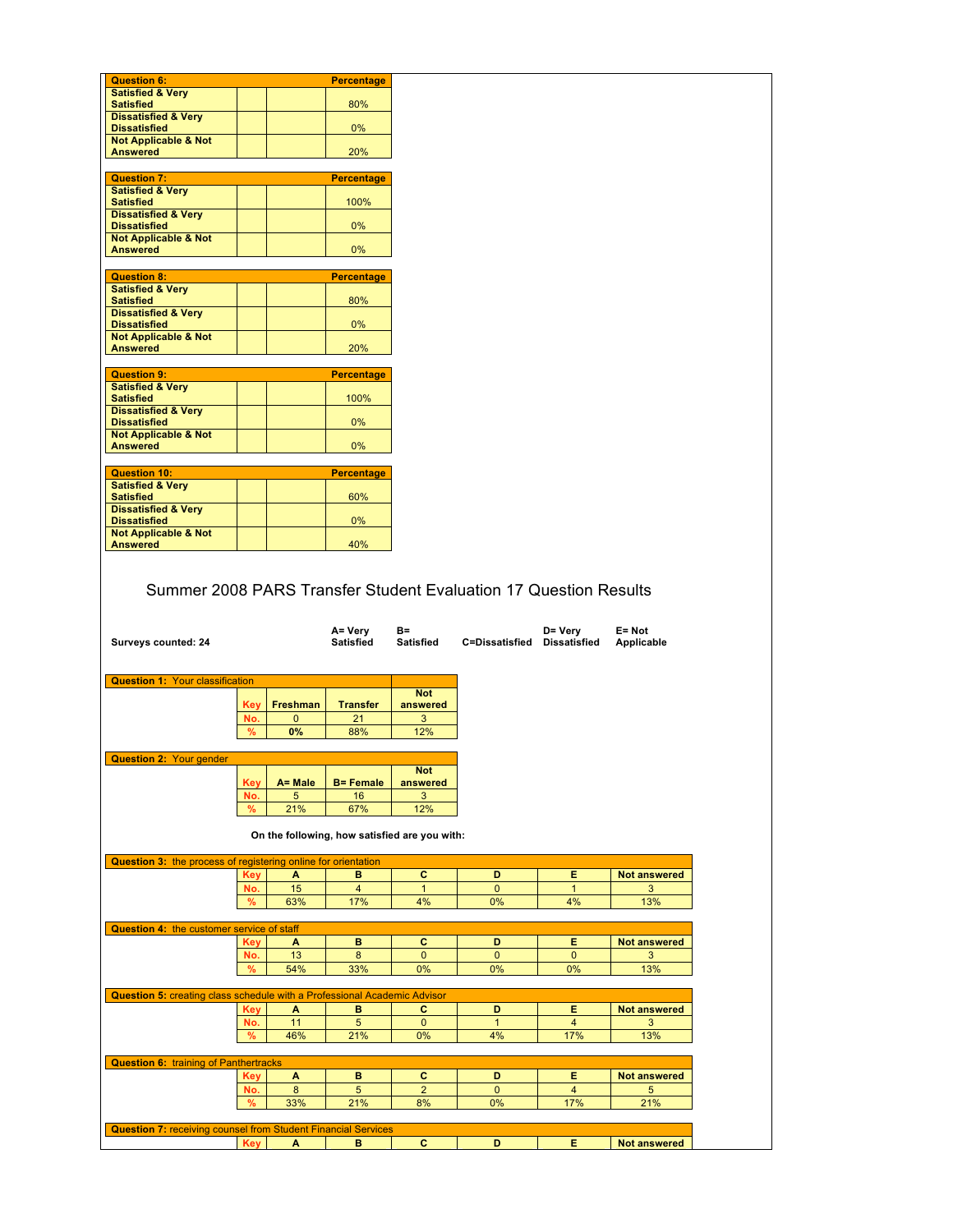|                                                                                                                                                                                                                                                                                                                                                                                                                                                                                         | No.        | 12  | 5                       | $\mathbf{1}$                  | $\mathbf{0}$   | $\overline{2}$ | $\overline{4}$      |
|-----------------------------------------------------------------------------------------------------------------------------------------------------------------------------------------------------------------------------------------------------------------------------------------------------------------------------------------------------------------------------------------------------------------------------------------------------------------------------------------|------------|-----|-------------------------|-------------------------------|----------------|----------------|---------------------|
|                                                                                                                                                                                                                                                                                                                                                                                                                                                                                         | %          | 50% | 21%                     | 4%                            | 0%             | 8%             | 17%                 |
|                                                                                                                                                                                                                                                                                                                                                                                                                                                                                         |            |     |                         |                               |                |                |                     |
| Question 8: the process of obtaining your picture ID                                                                                                                                                                                                                                                                                                                                                                                                                                    |            |     |                         |                               |                |                |                     |
|                                                                                                                                                                                                                                                                                                                                                                                                                                                                                         | Key        | A   | в                       | C                             | D              | Е              | <b>Not answered</b> |
|                                                                                                                                                                                                                                                                                                                                                                                                                                                                                         | No.        | 14  | $\sqrt{5}$              | $\mathbf 0$                   | $\mathbf 0$    | $\mathbf{1}$   | 4                   |
|                                                                                                                                                                                                                                                                                                                                                                                                                                                                                         | %          | 58% | 21%                     | 0%                            | 0%             | 4%             | 17%                 |
|                                                                                                                                                                                                                                                                                                                                                                                                                                                                                         |            |     |                         |                               |                |                |                     |
| <b>Question 9: time allotted for each session's rotation</b>                                                                                                                                                                                                                                                                                                                                                                                                                            |            |     |                         |                               |                |                |                     |
|                                                                                                                                                                                                                                                                                                                                                                                                                                                                                         | Key        | A   | в                       | c                             | D              | Е              | <b>Not answered</b> |
|                                                                                                                                                                                                                                                                                                                                                                                                                                                                                         | No.        | 12  | $\sqrt{5}$              | $\pmb{0}$                     | $\mathbf{1}$   | $\overline{2}$ | 4                   |
|                                                                                                                                                                                                                                                                                                                                                                                                                                                                                         | %          | 50% | 21%                     | 0%                            | 4%             | 8%             | 17%                 |
|                                                                                                                                                                                                                                                                                                                                                                                                                                                                                         |            |     |                         |                               |                |                |                     |
| Question 10: the length of today's program                                                                                                                                                                                                                                                                                                                                                                                                                                              |            |     |                         |                               |                |                |                     |
|                                                                                                                                                                                                                                                                                                                                                                                                                                                                                         | Key        | A   | в                       | C                             | D              | Е              | <b>Not answered</b> |
|                                                                                                                                                                                                                                                                                                                                                                                                                                                                                         | No.        | 14  | $\overline{2}$          | $\overline{4}$                | $\overline{0}$ | $\overline{0}$ | $\overline{4}$      |
|                                                                                                                                                                                                                                                                                                                                                                                                                                                                                         | %          | 58% | 8%                      | 17%                           | 0%             | 0%             | 17%                 |
|                                                                                                                                                                                                                                                                                                                                                                                                                                                                                         |            |     |                         |                               |                |                |                     |
| <b>Question 11: the Transfer Student Evaluation Review</b>                                                                                                                                                                                                                                                                                                                                                                                                                              |            |     |                         |                               |                |                |                     |
|                                                                                                                                                                                                                                                                                                                                                                                                                                                                                         | <b>Key</b> | A   | в                       | c                             | D              | Е              | <b>Not answered</b> |
|                                                                                                                                                                                                                                                                                                                                                                                                                                                                                         | No.        | 12  | $\overline{4}$          | $\pmb{0}$                     | $\mathbf 0$    | $\overline{2}$ | 6                   |
|                                                                                                                                                                                                                                                                                                                                                                                                                                                                                         | %          | 50% | 17%                     | 0%                            | 0%             | 8%             | 25%                 |
|                                                                                                                                                                                                                                                                                                                                                                                                                                                                                         |            |     |                         |                               |                |                |                     |
| <b>Question 12: Student Organizations &amp; Activities Presentation</b>                                                                                                                                                                                                                                                                                                                                                                                                                 |            |     |                         |                               |                |                |                     |
|                                                                                                                                                                                                                                                                                                                                                                                                                                                                                         | Key        | A   | в                       | c                             | D              | Е              | <b>Not answered</b> |
|                                                                                                                                                                                                                                                                                                                                                                                                                                                                                         | No.        | 12  | $\overline{4}$          | $\mathbf 0$                   | $\mathbf 0$    | $\overline{2}$ | 6                   |
|                                                                                                                                                                                                                                                                                                                                                                                                                                                                                         | %          | 50% | 17%                     | 0%                            | 0%             | 8%             | 25%                 |
|                                                                                                                                                                                                                                                                                                                                                                                                                                                                                         |            |     |                         |                               |                |                |                     |
| <b>Question 13: the Career Services Presentation</b>                                                                                                                                                                                                                                                                                                                                                                                                                                    |            |     |                         |                               |                |                |                     |
|                                                                                                                                                                                                                                                                                                                                                                                                                                                                                         | Key        | A   | в                       | c                             | D              | Е              | <b>Not answered</b> |
|                                                                                                                                                                                                                                                                                                                                                                                                                                                                                         | No.        | 11  | $\overline{\mathbf{4}}$ | 0                             | 0              | $\overline{2}$ | 7                   |
|                                                                                                                                                                                                                                                                                                                                                                                                                                                                                         | %          | 46% | 17%                     | 0%                            | 0%             | 8%             | 29%                 |
|                                                                                                                                                                                                                                                                                                                                                                                                                                                                                         |            |     |                         |                               |                |                |                     |
| <b>Question 14: the Auxiliary Services Presentation</b>                                                                                                                                                                                                                                                                                                                                                                                                                                 |            |     |                         |                               |                |                |                     |
|                                                                                                                                                                                                                                                                                                                                                                                                                                                                                         | Key        | A   | в                       | c                             | D              | Е              | <b>Not answered</b> |
|                                                                                                                                                                                                                                                                                                                                                                                                                                                                                         | No.        | 12  | $\overline{4}$          | $\mathbf 0$                   | $\mathbf 0$    | $\overline{2}$ | 6                   |
|                                                                                                                                                                                                                                                                                                                                                                                                                                                                                         | %          | 50% | 17%                     | 0%                            | 0%             | 8%             | 25%                 |
|                                                                                                                                                                                                                                                                                                                                                                                                                                                                                         |            |     |                         |                               |                |                |                     |
| <b>Question 15: the Registrar's and Treasury Services Presentation</b>                                                                                                                                                                                                                                                                                                                                                                                                                  |            |     |                         |                               |                |                |                     |
|                                                                                                                                                                                                                                                                                                                                                                                                                                                                                         | Key        | A   | в                       | c                             | D              | Е              | <b>Not answered</b> |
|                                                                                                                                                                                                                                                                                                                                                                                                                                                                                         | No.        | 13  | 3                       | $\pmb{0}$                     | 0              | $\overline{2}$ | 6                   |
|                                                                                                                                                                                                                                                                                                                                                                                                                                                                                         | %          | 54% | 13%                     | 0%                            | 0%             | 8%             | 25%                 |
|                                                                                                                                                                                                                                                                                                                                                                                                                                                                                         |            |     |                         |                               |                |                |                     |
| Question 16: the ROTC Scholarship Presentation                                                                                                                                                                                                                                                                                                                                                                                                                                          |            |     |                         |                               |                |                |                     |
|                                                                                                                                                                                                                                                                                                                                                                                                                                                                                         | Key        | A   | в                       | c                             | D              | Е              | <b>Not answered</b> |
|                                                                                                                                                                                                                                                                                                                                                                                                                                                                                         | No.        | 9   | $\overline{c}$          | $\mathbf{1}$                  | $\pmb{0}$      | 5              | 7                   |
|                                                                                                                                                                                                                                                                                                                                                                                                                                                                                         | %          | 38% | 8%                      | 4%                            | 0%             | 21%            | 29%                 |
|                                                                                                                                                                                                                                                                                                                                                                                                                                                                                         |            |     |                         |                               |                |                |                     |
| <b>Question 17: the Library Access Presentation</b>                                                                                                                                                                                                                                                                                                                                                                                                                                     |            |     |                         |                               |                |                |                     |
|                                                                                                                                                                                                                                                                                                                                                                                                                                                                                         | Key        | A   | B                       | c                             | D              | Е              | <b>Not answered</b> |
|                                                                                                                                                                                                                                                                                                                                                                                                                                                                                         | No.        | 13  | 3                       | $\mathbf 0$                   | $\mathbf 0$    | $\mathbf{1}$   | 7                   |
|                                                                                                                                                                                                                                                                                                                                                                                                                                                                                         |            |     |                         |                               |                |                |                     |
|                                                                                                                                                                                                                                                                                                                                                                                                                                                                                         |            |     |                         |                               |                |                |                     |
|                                                                                                                                                                                                                                                                                                                                                                                                                                                                                         | %          | 54% | 13%                     | 0%                            | 0%             | 4%             | 29%                 |
|                                                                                                                                                                                                                                                                                                                                                                                                                                                                                         |            |     |                         |                               |                |                |                     |
|                                                                                                                                                                                                                                                                                                                                                                                                                                                                                         |            |     |                         | <b>Consolidated Responses</b> |                |                |                     |
|                                                                                                                                                                                                                                                                                                                                                                                                                                                                                         |            |     |                         |                               |                |                |                     |
|                                                                                                                                                                                                                                                                                                                                                                                                                                                                                         |            |     | <b>Percentage</b>       |                               |                |                |                     |
|                                                                                                                                                                                                                                                                                                                                                                                                                                                                                         |            |     |                         |                               |                |                |                     |
|                                                                                                                                                                                                                                                                                                                                                                                                                                                                                         |            |     | 79%                     |                               |                |                |                     |
|                                                                                                                                                                                                                                                                                                                                                                                                                                                                                         |            |     |                         |                               |                |                |                     |
|                                                                                                                                                                                                                                                                                                                                                                                                                                                                                         |            |     | 4%                      |                               |                |                |                     |
|                                                                                                                                                                                                                                                                                                                                                                                                                                                                                         |            |     |                         |                               |                |                |                     |
|                                                                                                                                                                                                                                                                                                                                                                                                                                                                                         |            |     | 17%                     |                               |                |                |                     |
|                                                                                                                                                                                                                                                                                                                                                                                                                                                                                         |            |     |                         |                               |                |                |                     |
|                                                                                                                                                                                                                                                                                                                                                                                                                                                                                         |            |     | <b>Percentage</b>       |                               |                |                |                     |
|                                                                                                                                                                                                                                                                                                                                                                                                                                                                                         |            |     |                         |                               |                |                |                     |
|                                                                                                                                                                                                                                                                                                                                                                                                                                                                                         |            |     | 88%                     |                               |                |                |                     |
|                                                                                                                                                                                                                                                                                                                                                                                                                                                                                         |            |     | $0\%$                   |                               |                |                |                     |
|                                                                                                                                                                                                                                                                                                                                                                                                                                                                                         |            |     |                         |                               |                |                |                     |
|                                                                                                                                                                                                                                                                                                                                                                                                                                                                                         |            |     | 13%                     |                               |                |                |                     |
|                                                                                                                                                                                                                                                                                                                                                                                                                                                                                         |            |     |                         |                               |                |                |                     |
|                                                                                                                                                                                                                                                                                                                                                                                                                                                                                         |            |     | <b>Percentage</b>       |                               |                |                |                     |
|                                                                                                                                                                                                                                                                                                                                                                                                                                                                                         |            |     |                         |                               |                |                |                     |
|                                                                                                                                                                                                                                                                                                                                                                                                                                                                                         |            |     | 67%                     |                               |                |                |                     |
| <b>Question 3:</b><br><b>Satisfied &amp; Very</b><br><b>Satisfied</b><br><b>Dissatisfied &amp; Very</b><br><b>Dissatisfied</b><br><b>Not Applicable &amp; Not</b><br><b>Answered</b><br><b>Question 4:</b><br><b>Satisfied &amp; Very</b><br><b>Satisfied</b><br><b>Dissatisfied &amp; Very</b><br><b>Dissatisfied</b><br><b>Not Applicable &amp; Not</b><br><b>Answered</b><br><b>Question 5:</b><br><b>Satisfied &amp; Very</b><br><b>Satisfied</b><br><b>Dissatisfied &amp; Very</b> |            |     |                         |                               |                |                |                     |
| <b>Dissatisfied</b>                                                                                                                                                                                                                                                                                                                                                                                                                                                                     |            |     | 4%                      |                               |                |                |                     |
|                                                                                                                                                                                                                                                                                                                                                                                                                                                                                         |            |     |                         |                               |                |                |                     |
|                                                                                                                                                                                                                                                                                                                                                                                                                                                                                         |            |     | 29%                     |                               |                |                |                     |
|                                                                                                                                                                                                                                                                                                                                                                                                                                                                                         |            |     |                         |                               |                |                |                     |
|                                                                                                                                                                                                                                                                                                                                                                                                                                                                                         |            |     | <b>Percentage</b>       |                               |                |                |                     |
| <b>Not Applicable &amp; Not</b><br><b>Answered</b><br><b>Question 6:</b><br><b>Satisfied &amp; Very</b><br><b>Satisfied</b>                                                                                                                                                                                                                                                                                                                                                             |            |     | 54%                     |                               |                |                |                     |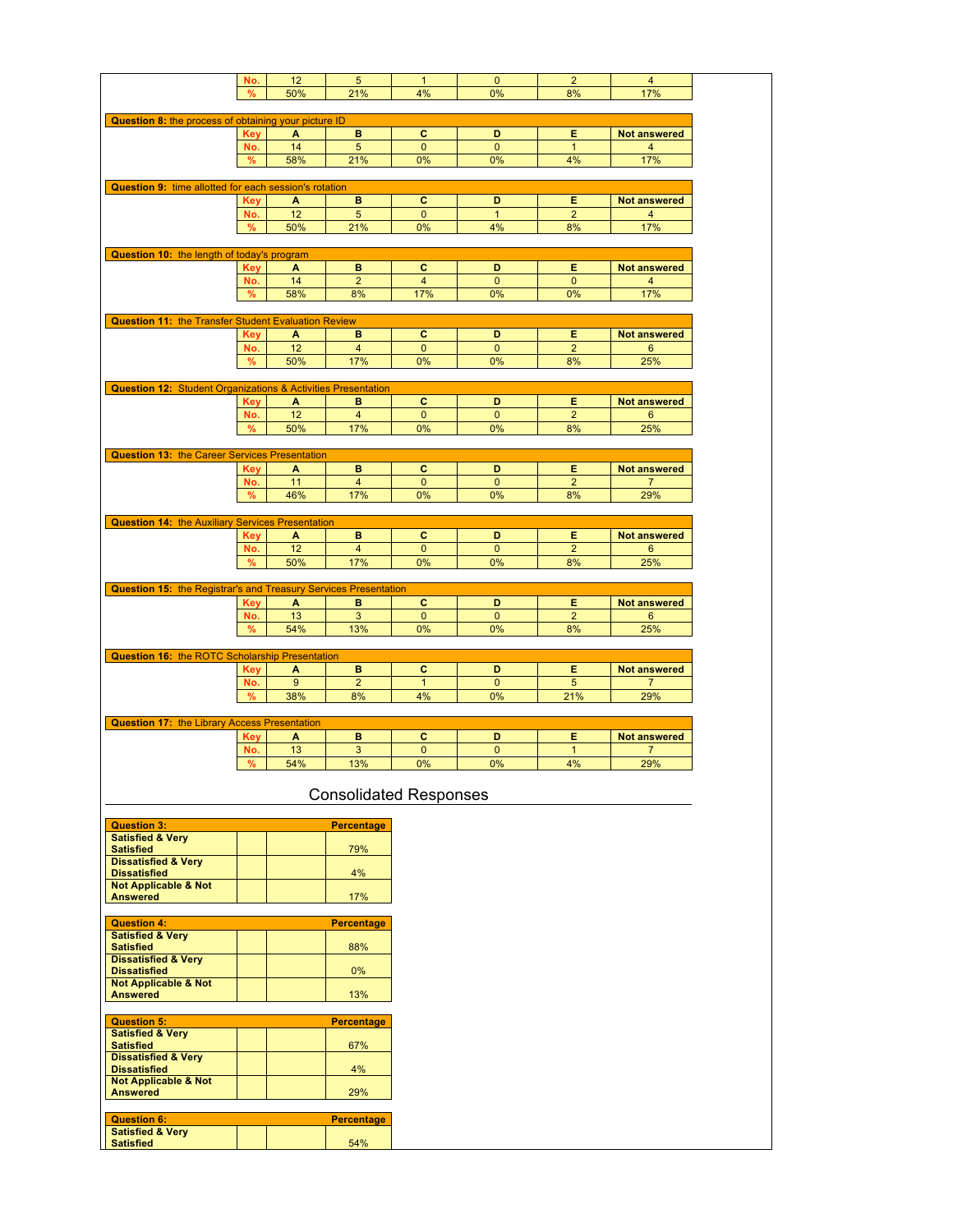| <b>Dissatisfied &amp; Very</b><br><b>Dissatisfied</b>  | 8%                |
|--------------------------------------------------------|-------------------|
| <b>Not Applicable &amp; Not</b>                        |                   |
| <b>Answered</b>                                        | 38%               |
| <b>Question 7:</b>                                     | <b>Percentage</b> |
| <b>Satisfied &amp; Very</b><br><b>Satisfied</b>        | 71%               |
| <b>Dissatisfied &amp; Very</b>                         |                   |
| <b>Dissatisfied</b><br><b>Not Applicable &amp; Not</b> | 4%                |
| Answered                                               | 25%               |
| <b>Question 8:</b>                                     | <b>Percentage</b> |
| <b>Satisfied &amp; Very</b>                            |                   |
| <b>Satisfied</b><br><b>Dissatisfied &amp; Very</b>     | 79%               |
| <b>Dissatisfied</b>                                    | 0%                |
| <b>Not Applicable &amp; Not</b><br><b>Answered</b>     | 21%               |
|                                                        |                   |
| <b>Question 9:</b><br><b>Satisfied &amp; Very</b>      | <b>Percentage</b> |
| <b>Satisfied</b>                                       | 71%               |
| <b>Dissatisfied &amp; Very</b><br><b>Dissatisfied</b>  | 4%                |
| <b>Not Applicable &amp; Not</b><br><b>Answered</b>     | 25%               |
|                                                        |                   |
| <b>Question 10:</b>                                    | <b>Percentage</b> |
| <b>Satisfied &amp; Very</b><br><b>Satisfied</b>        | 67%               |
| <b>Dissatisfied &amp; Very</b><br><b>Dissatisfied</b>  | 17%               |
| <b>Not Applicable &amp; Not</b>                        |                   |
| <b>Answered</b>                                        | 17%               |
| <b>Question 11:</b>                                    | <b>Percentage</b> |
| <b>Satisfied &amp; Very</b><br><b>Satisfied</b>        | 67%               |
| <b>Dissatisfied &amp; Very</b>                         |                   |
| <b>Dissatisfied</b><br><b>Not Applicable &amp; Not</b> | 0%                |
| <b>Answered</b>                                        | 33%               |
|                                                        |                   |
|                                                        |                   |
| <b>Question 12:</b><br><b>Satisfied &amp; Very</b>     | <b>Percentage</b> |
| <b>Satisfied</b><br><b>Dissatisfied &amp; Very</b>     | 67%               |
| <b>Dissatisfied</b>                                    | 0%                |
| <b>Not Applicable &amp; Not</b><br><b>Answered</b>     | 33%               |
|                                                        |                   |
| <b>Question 13:</b><br><b>Satisfied &amp; Very</b>     | <b>Percentage</b> |
| <b>Satisfied</b>                                       | 63%               |
| <b>Dissatisfied &amp; Very</b><br><b>Dissatisfied</b>  | 0%                |
| <b>Not Applicable &amp; Not</b><br><b>Answered</b>     | 38%               |
|                                                        |                   |
| <b>Question 14:</b><br><b>Satisfied &amp; Very</b>     | <b>Percentage</b> |
| <b>Satisfied</b>                                       | 67%               |
| <b>Dissatisfied &amp; Very</b><br><b>Dissatisfied</b>  | 0%                |
| <b>Not Applicable &amp; Not</b>                        |                   |
| <b>Answered</b>                                        | 33%               |
| <b>Question 15:</b>                                    | <b>Percentage</b> |
| <b>Satisfied &amp; Very</b><br><b>Satisfied</b>        | 67%               |
| <b>Dissatisfied &amp; Very</b>                         |                   |
| <b>Dissatisfied</b><br><b>Not Applicable &amp; Not</b> | 0%                |
| <b>Answered</b>                                        | 33%               |
| <b>Question 16:</b>                                    | <b>Percentage</b> |
| <b>Satisfied &amp; Very</b>                            |                   |
| <b>Satisfied</b><br><b>Dissatisfied &amp; Very</b>     | 46%               |
| <b>Dissatisfied</b>                                    | 4%                |
| <b>Not Applicable &amp; Not</b><br><b>Answered</b>     | 50%               |
|                                                        |                   |
| <b>Question 17:</b><br><b>Satisfied &amp; Very</b>     | <b>Percentage</b> |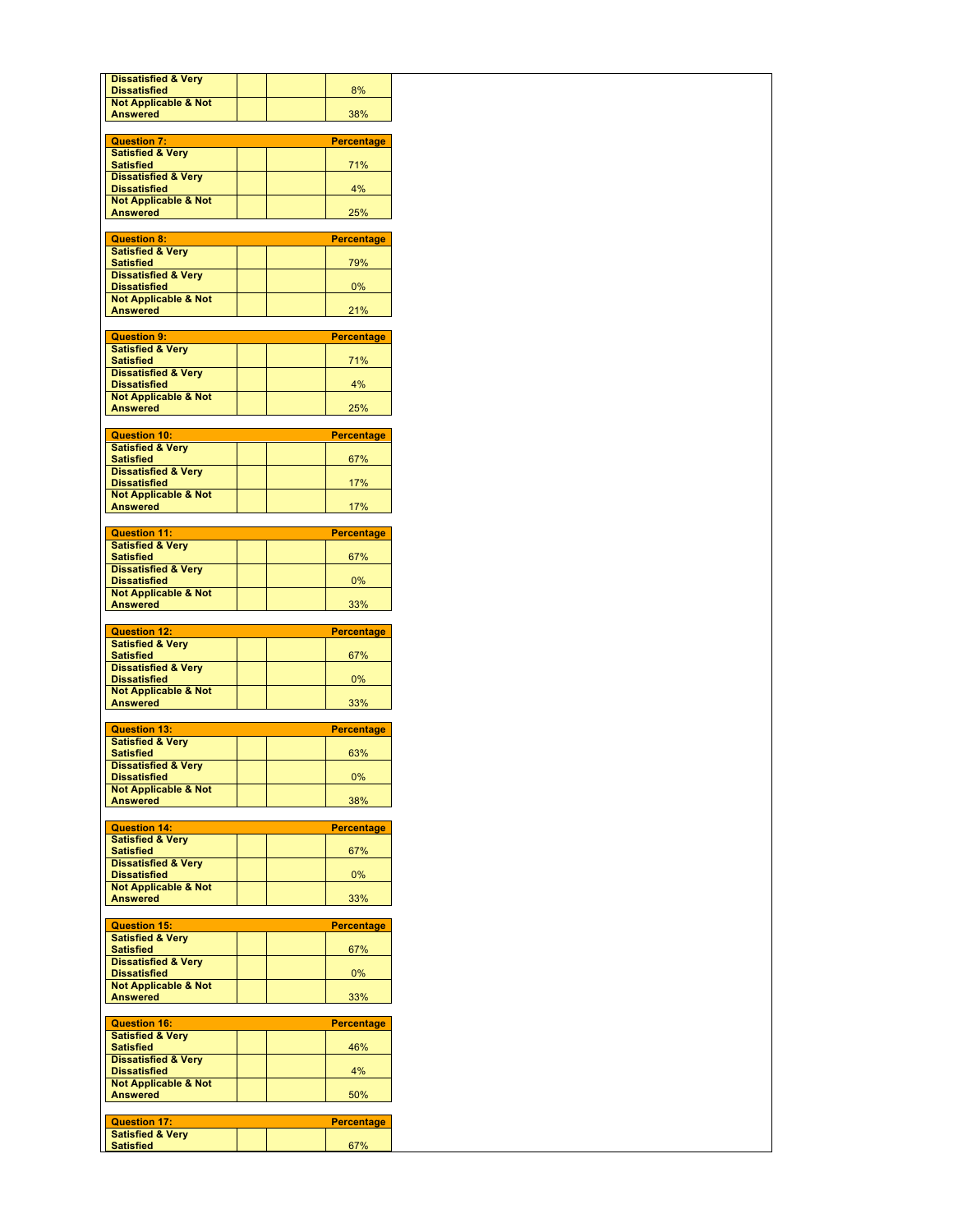| <b>Dissatisfied &amp; Very</b><br><b>Dissatisfied</b>                                                                                                                                                                                                                                                                                                        |                   |               |                                               |                         |                                       |                     |                                       |
|--------------------------------------------------------------------------------------------------------------------------------------------------------------------------------------------------------------------------------------------------------------------------------------------------------------------------------------------------------------|-------------------|---------------|-----------------------------------------------|-------------------------|---------------------------------------|---------------------|---------------------------------------|
| <b>Not Applicable &amp; Not</b>                                                                                                                                                                                                                                                                                                                              |                   |               | 0%                                            |                         |                                       |                     |                                       |
| <b>Answered</b>                                                                                                                                                                                                                                                                                                                                              |                   |               | 33%                                           |                         |                                       |                     |                                       |
|                                                                                                                                                                                                                                                                                                                                                              |                   |               |                                               |                         |                                       |                     |                                       |
| Summer 2008 PARS Freshman Parent Evaluation 12 Question Results                                                                                                                                                                                                                                                                                              |                   |               |                                               |                         |                                       |                     |                                       |
|                                                                                                                                                                                                                                                                                                                                                              |                   |               |                                               |                         |                                       |                     |                                       |
|                                                                                                                                                                                                                                                                                                                                                              |                   |               | A= Very                                       | B=                      |                                       | D= Very             | $E = Not$                             |
| Surveys counted: 275                                                                                                                                                                                                                                                                                                                                         |                   |               | <b>Satisfied</b>                              |                         | Satisfied C=Dissatisfied Dissatisfied |                     | Applicable                            |
|                                                                                                                                                                                                                                                                                                                                                              |                   |               |                                               |                         |                                       |                     |                                       |
| <b>Question 1: Which best describes you</b>                                                                                                                                                                                                                                                                                                                  |                   |               |                                               |                         |                                       |                     |                                       |
|                                                                                                                                                                                                                                                                                                                                                              | Key               | <b>Mother</b> | <b>Father</b>                                 | <b>Parents</b>          | Other                                 | Е                   | <b>NA</b>                             |
|                                                                                                                                                                                                                                                                                                                                                              | No.<br>%          | 185<br>64%    | 33<br>12%                                     | 41<br>15%               | 13<br>5%                              | 13<br>1%            | 13<br>1%                              |
|                                                                                                                                                                                                                                                                                                                                                              |                   |               |                                               |                         |                                       |                     |                                       |
|                                                                                                                                                                                                                                                                                                                                                              |                   |               | On the following, how satisfied are you with: |                         |                                       |                     |                                       |
|                                                                                                                                                                                                                                                                                                                                                              |                   |               |                                               |                         |                                       |                     |                                       |
| <b>Question 2:</b> the process of registering online for orientation                                                                                                                                                                                                                                                                                         |                   |               |                                               |                         |                                       |                     |                                       |
|                                                                                                                                                                                                                                                                                                                                                              | <b>Key</b>        | A             | в                                             | c                       | D                                     | Е                   | <b>Not answered</b>                   |
|                                                                                                                                                                                                                                                                                                                                                              | No.               | 156           | 99                                            | $\overline{4}$          | $\mathbf{1}$                          | 11                  | 4                                     |
|                                                                                                                                                                                                                                                                                                                                                              | %                 | 57%           | 36%                                           | 0%                      | 0%                                    | 4%                  | 1%                                    |
| <b>Question 3: materials procided for sessions</b>                                                                                                                                                                                                                                                                                                           |                   |               |                                               |                         |                                       |                     |                                       |
|                                                                                                                                                                                                                                                                                                                                                              | Key               | A             | в                                             | c                       | D                                     | Е                   | <b>Not answered</b>                   |
|                                                                                                                                                                                                                                                                                                                                                              | No.               | 162           | 110                                           | $\mathbf{1}$            | $\mathbf 0$                           | $\mathbf{1}$        | $\mathbf{1}$                          |
|                                                                                                                                                                                                                                                                                                                                                              | %                 | 59%           | 40%                                           | 0%                      | 0%                                    | 0%                  | 1%                                    |
|                                                                                                                                                                                                                                                                                                                                                              |                   |               |                                               |                         |                                       |                     |                                       |
| <b>Question 4: the customer service of staff</b>                                                                                                                                                                                                                                                                                                             | Key               | A             | в                                             | с                       | D                                     | Е                   | <b>Not answered</b>                   |
|                                                                                                                                                                                                                                                                                                                                                              | No.               | 139           | 124                                           | $\overline{2}$          | 3                                     | $\mathbf{1}$        | 6                                     |
|                                                                                                                                                                                                                                                                                                                                                              | %                 | 51%           | 45%                                           | 0%                      | 0%                                    | 0%                  | 2%                                    |
|                                                                                                                                                                                                                                                                                                                                                              |                   |               |                                               |                         |                                       |                     |                                       |
| <b>Question 5:</b> the information provided in the Academic Expectations Presentation                                                                                                                                                                                                                                                                        |                   |               |                                               |                         |                                       | Е                   |                                       |
|                                                                                                                                                                                                                                                                                                                                                              | Key<br>No.        | A<br>147      | в<br>121                                      | c<br>$\overline{2}$     | D<br>$\mathbf{0}$                     | $\mathbf{1}$        | <b>Not answered</b><br>4              |
|                                                                                                                                                                                                                                                                                                                                                              | %                 | 54%           | 44%                                           | 0%                      | 0%                                    | 0%                  | 1%                                    |
|                                                                                                                                                                                                                                                                                                                                                              |                   |               |                                               |                         |                                       |                     |                                       |
| <b>Question 6: the Registrar's Presentation</b>                                                                                                                                                                                                                                                                                                              |                   |               |                                               |                         |                                       |                     |                                       |
|                                                                                                                                                                                                                                                                                                                                                              | <b>Key</b><br>No. | A<br>154      | в<br>114                                      | с<br>$\mathbf{1}$       | D<br>$\mathbf{0}$                     | Е<br>$\overline{2}$ | <b>Not answered</b><br>$\overline{4}$ |
|                                                                                                                                                                                                                                                                                                                                                              |                   |               |                                               |                         |                                       |                     | 1%                                    |
|                                                                                                                                                                                                                                                                                                                                                              |                   |               |                                               |                         |                                       |                     |                                       |
|                                                                                                                                                                                                                                                                                                                                                              | %                 | 56%           | 42%                                           | 0%                      | 0%                                    | 1%                  |                                       |
|                                                                                                                                                                                                                                                                                                                                                              |                   |               |                                               |                         |                                       |                     |                                       |
|                                                                                                                                                                                                                                                                                                                                                              | <b>Key</b>        | A             | в                                             | c                       | D                                     | E.                  | <b>Not answered</b>                   |
|                                                                                                                                                                                                                                                                                                                                                              | No.               | 157           | 107                                           | 5                       | $\mathbf{0}$                          | 3                   | 3                                     |
|                                                                                                                                                                                                                                                                                                                                                              | %                 | 57%           | 39%                                           | 2%                      | 0%                                    | 1%                  | 1%                                    |
|                                                                                                                                                                                                                                                                                                                                                              |                   |               |                                               |                         |                                       |                     |                                       |
|                                                                                                                                                                                                                                                                                                                                                              | <b>Key</b>        | A             | в                                             | c                       | D                                     | Е                   | <b>Not answered</b>                   |
|                                                                                                                                                                                                                                                                                                                                                              | No.               | 164           | 97                                            | $\overline{\mathbf{c}}$ | $\pmb{0}$                             | $\mathbf{1}$        | 11                                    |
|                                                                                                                                                                                                                                                                                                                                                              | %                 | 60%           | 35%                                           | 1%                      | 0%                                    | 0%                  | 4%                                    |
| <b>Question 8: the Auxiliary Services Presentation</b>                                                                                                                                                                                                                                                                                                       |                   |               |                                               |                         |                                       |                     |                                       |
|                                                                                                                                                                                                                                                                                                                                                              | <b>Key</b>        | A             | в                                             | c                       | D                                     | Е                   | <b>Not answered</b>                   |
|                                                                                                                                                                                                                                                                                                                                                              | No.               | 147           | 107                                           | 3                       | 3                                     | $6\phantom{1}$      | 9                                     |
|                                                                                                                                                                                                                                                                                                                                                              | %                 | 54%           | 39%                                           | $1\%$                   | 1%                                    | 2%                  | 3%                                    |
|                                                                                                                                                                                                                                                                                                                                                              |                   |               |                                               |                         |                                       |                     |                                       |
|                                                                                                                                                                                                                                                                                                                                                              |                   |               |                                               |                         |                                       |                     |                                       |
|                                                                                                                                                                                                                                                                                                                                                              |                   |               |                                               |                         |                                       |                     |                                       |
|                                                                                                                                                                                                                                                                                                                                                              |                   |               |                                               |                         |                                       |                     |                                       |
|                                                                                                                                                                                                                                                                                                                                                              | <b>Key</b>        | A             | в                                             | c                       | D                                     | Е                   | <b>Not answered</b>                   |
|                                                                                                                                                                                                                                                                                                                                                              | No.<br>$\%$       | 140<br>51%    | 107<br>39%                                    | 12<br>4%                | $6\phantom{1}$<br>2%                  | 3<br>1%             | $\overline{7}$<br>3%                  |
|                                                                                                                                                                                                                                                                                                                                                              |                   |               |                                               |                         |                                       |                     |                                       |
|                                                                                                                                                                                                                                                                                                                                                              |                   |               |                                               |                         |                                       |                     |                                       |
|                                                                                                                                                                                                                                                                                                                                                              | <b>Key</b>        | A             | в                                             | c                       | D                                     | Е                   | <b>Not answered</b>                   |
|                                                                                                                                                                                                                                                                                                                                                              | No.               | 123           | 111                                           | $\mathbf{0}$            | $\overline{2}$                        | $\mathbf{1}$        | 38                                    |
|                                                                                                                                                                                                                                                                                                                                                              | %                 | 45%           | 40%                                           | 0%                      | 1%                                    | 0%                  | 14%                                   |
|                                                                                                                                                                                                                                                                                                                                                              |                   |               |                                               |                         |                                       |                     |                                       |
|                                                                                                                                                                                                                                                                                                                                                              | <b>Key</b>        | A             | в                                             | c                       | D                                     | Е                   | <b>Not answered</b>                   |
|                                                                                                                                                                                                                                                                                                                                                              | No.               | 127           | 109                                           | 3                       | $\mathbf 0$                           | $\mathbf{0}$        | 36                                    |
|                                                                                                                                                                                                                                                                                                                                                              | $\%$              | 46%           | 40%                                           | 1%                      | 0%                                    | 0%                  | 13%                                   |
|                                                                                                                                                                                                                                                                                                                                                              |                   |               |                                               |                         |                                       |                     |                                       |
| <b>Question 7: the Treasury Services Presentation</b><br><b>Question 9: Housing seminar, tour and payment collections</b><br><b>Question 10: receiving counsel from Student Financial Services</b><br>Question 11: the scope of information presented<br><b>Question 12: vocal delivery of presenters</b><br>Question 13: the array of information presented | <b>Key</b><br>No. | A<br>117      | в<br>112                                      | c<br>$\overline{2}$     | D<br>$\overline{2}$                   | Е<br>$\mathbf{1}$   | <b>Not answered</b><br>41             |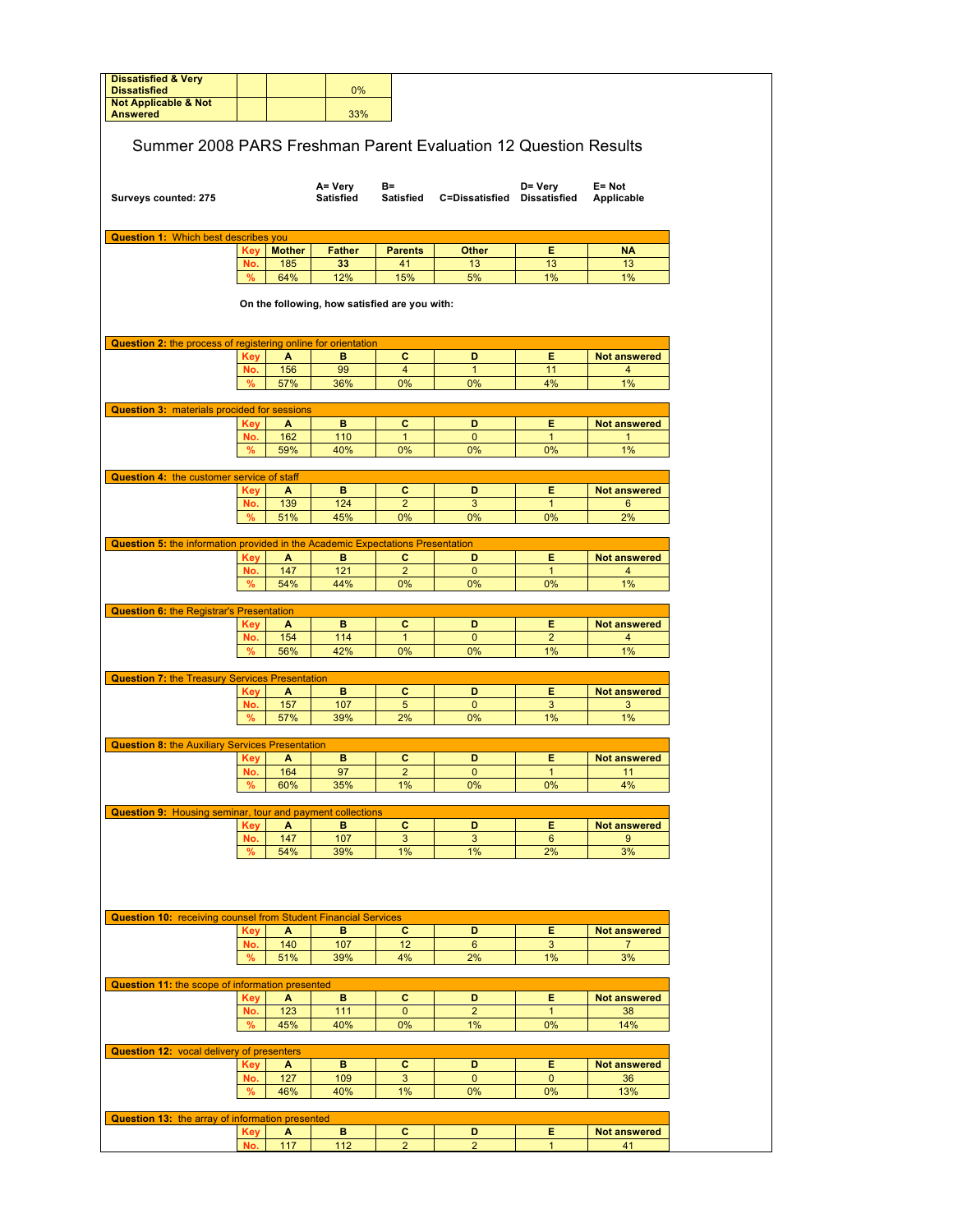|                                                        | %          | 43% | 41%                           | 1% | 1% | 0%           | 15%                 |
|--------------------------------------------------------|------------|-----|-------------------------------|----|----|--------------|---------------------|
|                                                        |            |     |                               |    |    |              |                     |
| Question 14: time allotted for each session's rotation | Key        | A   | B                             | c  | D  | Е            | <b>Not answered</b> |
|                                                        | No.        | 131 | 88                            | 13 | 3  | $\mathbf{1}$ | 39                  |
|                                                        | %          | 48% | 32%                           | 5% | 1% | 0%           | 14%                 |
|                                                        |            |     |                               |    |    |              |                     |
| Question 15: the length of today's program             | <b>Key</b> | A   | в                             | c  | D  | Е            | Not answered        |
|                                                        | No.        | 125 | 73                            | 21 | 8  | $\mathbf{1}$ | 47                  |
|                                                        | %          | 46% | 27%                           | 8% | 3% | 0%           | 17%                 |
|                                                        |            |     |                               |    |    |              |                     |
|                                                        |            |     |                               |    |    |              |                     |
|                                                        |            |     | <b>Consolidated Responses</b> |    |    |              |                     |
|                                                        |            |     |                               |    |    |              |                     |
| <b>Question 2:</b><br><b>Satisfied &amp; Very</b>      |            |     | <b>Percentage</b>             |    |    |              |                     |
| <b>Satisfied</b>                                       |            |     | 93%                           |    |    |              |                     |
| <b>Dissatisfied &amp; Very</b><br><b>Dissatisfied</b>  |            |     | $0\%$                         |    |    |              |                     |
| <b>Not Applicable &amp; Not</b>                        |            |     |                               |    |    |              |                     |
| <b>Answered</b>                                        |            |     | 5%                            |    |    |              |                     |
| <b>Question 3:</b>                                     |            |     | <b>Percentage</b>             |    |    |              |                     |
| <b>Satisfied &amp; Very</b>                            |            |     |                               |    |    |              |                     |
| <b>Satisfied</b><br><b>Dissatisfied &amp; Very</b>     |            |     | 99%                           |    |    |              |                     |
| <b>Dissatisfied</b>                                    |            |     |                               |    |    |              |                     |
| <b>Not Applicable &amp; Not</b>                        |            |     | 1%                            |    |    |              |                     |
| <b>Answered</b>                                        |            |     |                               |    |    |              |                     |
| <b>Question 4:</b>                                     |            |     | <b>Percentage</b>             |    |    |              |                     |
| <b>Satisfied &amp; Very</b><br><b>Satisfied</b>        |            |     | 96%                           |    |    |              |                     |
| <b>Dissatisfied &amp; Very</b>                         |            |     |                               |    |    |              |                     |
| <b>Dissatisfied</b>                                    |            |     |                               |    |    |              |                     |
| <b>Not Applicable &amp; Not</b><br><b>Answered</b>     |            |     | 2%                            |    |    |              |                     |
|                                                        |            |     |                               |    |    |              |                     |
| <b>Question 5:</b>                                     |            |     | <b>Percentage</b>             |    |    |              |                     |
| <b>Satisfied &amp; Very</b><br><b>Satisfied</b>        |            |     | 98%                           |    |    |              |                     |
| <b>Dissatisfied &amp; Very</b>                         |            |     |                               |    |    |              |                     |
| <b>Dissatisfied</b><br><b>Not Applicable &amp; Not</b> |            |     |                               |    |    |              |                     |
| <b>Answered</b>                                        |            |     | $1\%$                         |    |    |              |                     |
|                                                        |            |     |                               |    |    |              |                     |
| <b>Question 6:</b><br><b>Satisfied &amp; Very</b>      |            |     | <b>Percentage</b>             |    |    |              |                     |
| <b>Satisfied</b>                                       |            |     | 98%                           |    |    |              |                     |
| <b>Dissatisfied &amp; Very</b><br><b>Dissatisfied</b>  |            |     |                               |    |    |              |                     |
| <b>Not Applicable &amp; Not</b>                        |            |     |                               |    |    |              |                     |
| <b>Answered</b>                                        |            |     | 2%                            |    |    |              |                     |
| <b>Question 7:</b>                                     |            |     | <b>Percentage</b>             |    |    |              |                     |
| <b>Satisfied &amp; Very</b>                            |            |     |                               |    |    |              |                     |
| <b>Satisfied</b><br><b>Dissatisfied &amp; Very</b>     |            |     | 96%                           |    |    |              |                     |
| <b>Dissatisfied</b>                                    |            |     | 2%                            |    |    |              |                     |
| <b>Not Applicable &amp; Not</b><br><b>Answered</b>     |            |     | 2%                            |    |    |              |                     |
|                                                        |            |     |                               |    |    |              |                     |
| <b>Question 8:</b>                                     |            |     | <b>Percentage</b>             |    |    |              |                     |
| <b>Satisfied &amp; Very</b><br><b>Satisfied</b>        |            |     | 95%                           |    |    |              |                     |
| <b>Dissatisfied &amp; Very</b>                         |            |     |                               |    |    |              |                     |
| <b>Dissatisfied</b><br><b>Not Applicable &amp; Not</b> |            |     | $1\%$                         |    |    |              |                     |
| <b>Answered</b>                                        |            |     | 4%                            |    |    |              |                     |
|                                                        |            |     |                               |    |    |              |                     |
| <b>Question 9:</b><br><b>Satisfied &amp; Very</b>      |            |     | <b>Percentage</b>             |    |    |              |                     |
| <b>Satisfied</b>                                       |            |     | 93%                           |    |    |              |                     |
| <b>Dissatisfied &amp; Very</b>                         |            |     |                               |    |    |              |                     |
| <b>Dissatisfied</b><br><b>Not Applicable &amp; Not</b> |            |     | 2%                            |    |    |              |                     |
| <b>Answered</b>                                        |            |     | 5%                            |    |    |              |                     |
| <b>Question 10:</b>                                    |            |     | <b>Percentage</b>             |    |    |              |                     |
| <b>Satisfied &amp; Very</b>                            |            |     |                               |    |    |              |                     |
| <b>Satisfied</b>                                       |            |     | 90%                           |    |    |              |                     |
| <b>Dissatisfied &amp; Very</b><br><b>Dissatisfied</b>  |            |     | 6%                            |    |    |              |                     |
| <b>Not Applicable &amp; Not</b>                        |            |     |                               |    |    |              |                     |
| <b>Answered</b>                                        |            |     | 4%                            |    |    |              |                     |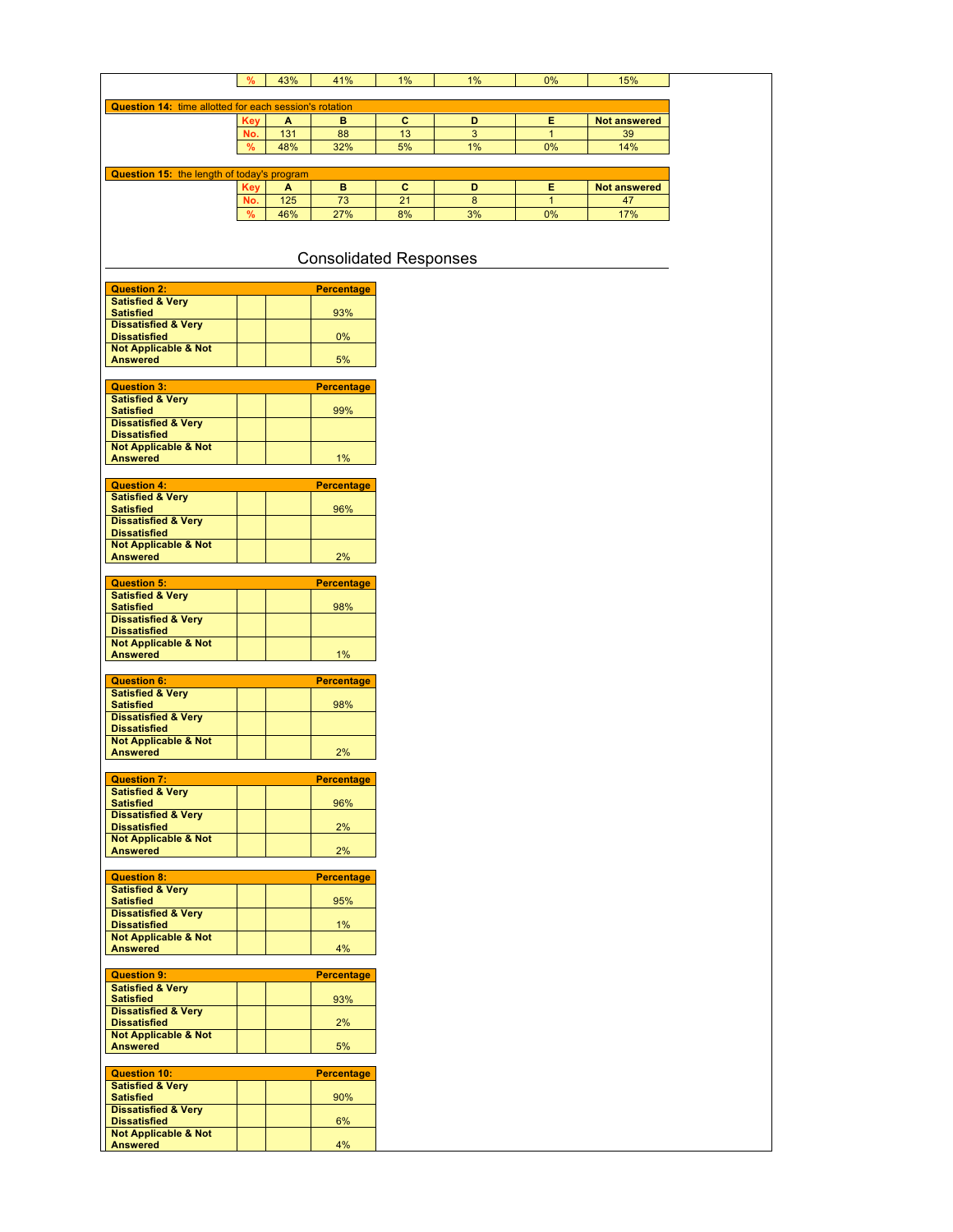| <b>Question 11:</b>                                                                                                                                                                                                                                                                                                                                  |               |                     | <b>Percentage</b>             |                                  |                                               |                   |                          |  |
|------------------------------------------------------------------------------------------------------------------------------------------------------------------------------------------------------------------------------------------------------------------------------------------------------------------------------------------------------|---------------|---------------------|-------------------------------|----------------------------------|-----------------------------------------------|-------------------|--------------------------|--|
| <b>Satisfied &amp; Very</b><br><b>Satisfied</b>                                                                                                                                                                                                                                                                                                      |               |                     | 85%                           |                                  |                                               |                   |                          |  |
| <b>Dissatisfied &amp; Very</b>                                                                                                                                                                                                                                                                                                                       |               |                     |                               |                                  |                                               |                   |                          |  |
| <b>Dissatisfied</b>                                                                                                                                                                                                                                                                                                                                  |               |                     | $0\%$                         |                                  |                                               |                   |                          |  |
| <b>Not Applicable &amp; Not</b>                                                                                                                                                                                                                                                                                                                      |               |                     |                               |                                  |                                               |                   |                          |  |
| <b>Answered</b>                                                                                                                                                                                                                                                                                                                                      |               |                     | 14%                           |                                  |                                               |                   |                          |  |
| <b>Question 12:</b>                                                                                                                                                                                                                                                                                                                                  |               |                     | <b>Percentage</b>             |                                  |                                               |                   |                          |  |
| <b>Satisfied &amp; Very</b>                                                                                                                                                                                                                                                                                                                          |               |                     |                               |                                  |                                               |                   |                          |  |
| <b>Satisfied</b>                                                                                                                                                                                                                                                                                                                                     |               |                     | 86%                           |                                  |                                               |                   |                          |  |
| <b>Dissatisfied &amp; Very</b>                                                                                                                                                                                                                                                                                                                       |               |                     |                               |                                  |                                               |                   |                          |  |
| <b>Dissatisfied</b><br><b>Not Applicable &amp; Not</b>                                                                                                                                                                                                                                                                                               |               |                     | 1%                            |                                  |                                               |                   |                          |  |
| <b>Answered</b>                                                                                                                                                                                                                                                                                                                                      |               |                     | 13%                           |                                  |                                               |                   |                          |  |
|                                                                                                                                                                                                                                                                                                                                                      |               |                     |                               |                                  |                                               |                   |                          |  |
| <b>Question 13:</b>                                                                                                                                                                                                                                                                                                                                  |               |                     | <b>Percentage</b>             |                                  |                                               |                   |                          |  |
| <b>Satisfied &amp; Very</b>                                                                                                                                                                                                                                                                                                                          |               |                     |                               |                                  |                                               |                   |                          |  |
| <b>Satisfied</b>                                                                                                                                                                                                                                                                                                                                     |               |                     | 84%                           |                                  |                                               |                   |                          |  |
| <b>Dissatisfied &amp; Very</b><br><b>Dissatisfied</b>                                                                                                                                                                                                                                                                                                |               |                     | 2%                            |                                  |                                               |                   |                          |  |
| <b>Not Applicable &amp; Not</b>                                                                                                                                                                                                                                                                                                                      |               |                     |                               |                                  |                                               |                   |                          |  |
| <b>Answered</b>                                                                                                                                                                                                                                                                                                                                      |               |                     | 15%                           |                                  |                                               |                   |                          |  |
|                                                                                                                                                                                                                                                                                                                                                      |               |                     |                               |                                  |                                               |                   |                          |  |
| <b>Question 14:</b>                                                                                                                                                                                                                                                                                                                                  |               |                     | <b>Percentage</b>             |                                  |                                               |                   |                          |  |
| <b>Satisfied &amp; Very</b>                                                                                                                                                                                                                                                                                                                          |               |                     |                               |                                  |                                               |                   |                          |  |
| <b>Satisfied</b><br><b>Dissatisfied &amp; Very</b>                                                                                                                                                                                                                                                                                                   |               |                     | 80%                           |                                  |                                               |                   |                          |  |
| <b>Dissatisfied</b>                                                                                                                                                                                                                                                                                                                                  |               |                     | 6%                            |                                  |                                               |                   |                          |  |
| <b>Not Applicable &amp; Not</b>                                                                                                                                                                                                                                                                                                                      |               |                     |                               |                                  |                                               |                   |                          |  |
| <b>Answered</b>                                                                                                                                                                                                                                                                                                                                      |               |                     | 14%                           |                                  |                                               |                   |                          |  |
|                                                                                                                                                                                                                                                                                                                                                      |               |                     |                               |                                  |                                               |                   |                          |  |
| <b>Question 15:</b>                                                                                                                                                                                                                                                                                                                                  |               |                     | <b>Percentage</b>             |                                  |                                               |                   |                          |  |
| <b>Satisfied &amp; Very</b>                                                                                                                                                                                                                                                                                                                          |               |                     |                               |                                  |                                               |                   |                          |  |
| <b>Satisfied</b><br><b>Dissatisfied &amp; Very</b>                                                                                                                                                                                                                                                                                                   |               |                     | 73%                           |                                  |                                               |                   |                          |  |
|                                                                                                                                                                                                                                                                                                                                                      |               |                     | 11%                           |                                  |                                               |                   |                          |  |
|                                                                                                                                                                                                                                                                                                                                                      |               |                     |                               |                                  |                                               |                   |                          |  |
|                                                                                                                                                                                                                                                                                                                                                      |               |                     |                               |                                  |                                               |                   |                          |  |
| Summer 2008 PARS Transfer Parent Evaluation 14 Question Results                                                                                                                                                                                                                                                                                      |               |                     | 17%<br>A= Very                | $B =$                            |                                               | D= Very           |                          |  |
|                                                                                                                                                                                                                                                                                                                                                      |               |                     | <b>Satisfied</b>              | Satisfied                        | C=Dissatisfied Dissatisfied                   |                   | <b>E= Not Applicable</b> |  |
|                                                                                                                                                                                                                                                                                                                                                      |               |                     |                               |                                  |                                               |                   |                          |  |
|                                                                                                                                                                                                                                                                                                                                                      |               |                     | Which best describes you?     |                                  |                                               |                   |                          |  |
|                                                                                                                                                                                                                                                                                                                                                      |               | <b>Mother</b><br>5  | <b>Father</b><br>$\mathbf{1}$ | <b>Parents</b><br>$\overline{2}$ | Other<br>1                                    |                   |                          |  |
|                                                                                                                                                                                                                                                                                                                                                      |               |                     |                               |                                  | On the following, how satisfied are you with: |                   |                          |  |
|                                                                                                                                                                                                                                                                                                                                                      |               |                     |                               |                                  |                                               |                   |                          |  |
|                                                                                                                                                                                                                                                                                                                                                      |               |                     |                               |                                  |                                               |                   | <b>Not</b>               |  |
|                                                                                                                                                                                                                                                                                                                                                      | <b>Key</b>    | A                   | в                             | c                                | D                                             | Е                 | answered                 |  |
|                                                                                                                                                                                                                                                                                                                                                      | No.           | $\overline{7}$      | $\overline{2}$                | $\mathbf{0}$                     | $\mathbf{1}$                                  | $\mathbf{0}$      | $\mathbf{0}$             |  |
|                                                                                                                                                                                                                                                                                                                                                      | $\frac{9}{6}$ | 70%                 | 20%                           | 0%                               | 10%                                           | 0%                | 0%                       |  |
|                                                                                                                                                                                                                                                                                                                                                      |               |                     |                               |                                  |                                               |                   |                          |  |
|                                                                                                                                                                                                                                                                                                                                                      |               |                     |                               |                                  |                                               |                   |                          |  |
|                                                                                                                                                                                                                                                                                                                                                      |               |                     |                               |                                  |                                               |                   |                          |  |
|                                                                                                                                                                                                                                                                                                                                                      | <b>Key</b>    | A                   | в                             | c                                | D                                             | Е                 | <b>Not</b><br>answered   |  |
|                                                                                                                                                                                                                                                                                                                                                      | No.           | $9\,$               | $\mathbf{1}$                  | $\mathbf{0}$                     | $\mathbf 0$                                   | $\mathbf 0$       | $\mathbf{0}$             |  |
|                                                                                                                                                                                                                                                                                                                                                      | %             | 90%                 | 10%                           | 0%                               | 0%                                            | 0%                | 0%                       |  |
|                                                                                                                                                                                                                                                                                                                                                      |               |                     |                               |                                  |                                               |                   |                          |  |
|                                                                                                                                                                                                                                                                                                                                                      |               |                     |                               |                                  |                                               |                   |                          |  |
|                                                                                                                                                                                                                                                                                                                                                      |               |                     |                               |                                  |                                               |                   | <b>Not</b>               |  |
|                                                                                                                                                                                                                                                                                                                                                      | <b>Key</b>    | A                   | в                             | c                                | D                                             | Е                 | answered                 |  |
|                                                                                                                                                                                                                                                                                                                                                      | No.           | 6                   | $\overline{4}$                | $\bf{0}$                         | $\mathbf{0}$                                  | $\mathbf{0}$      | $\mathbf 0$              |  |
|                                                                                                                                                                                                                                                                                                                                                      | $\%$          | 60%                 | 40%                           | 0%                               | 0%                                            | 0%                | 0%                       |  |
|                                                                                                                                                                                                                                                                                                                                                      |               |                     |                               |                                  |                                               |                   |                          |  |
|                                                                                                                                                                                                                                                                                                                                                      |               |                     |                               |                                  |                                               |                   |                          |  |
|                                                                                                                                                                                                                                                                                                                                                      |               | A                   | в                             | c                                | D                                             | Е                 | <b>Not</b><br>answered   |  |
| <b>Dissatisfied</b><br><b>Not Applicable &amp; Not</b><br><b>Answered</b><br>Surveys counted: 10<br><b>Question 1:</b><br>Question 2: the process of registering online for orientation<br><b>Question 3: materials provided for sessions</b><br><b>Question 4: the customer service of staff</b><br><b>Question 5: the Registrar's Presentation</b> | Key<br>No.    | $\overline{5}$      | 3                             | $\pmb{0}$                        | $\mathbf 0$                                   | $\mathbf{1}$      | $\mathbf{1}$             |  |
|                                                                                                                                                                                                                                                                                                                                                      | %             | 50%                 | 30%                           | 0%                               | 0%                                            | 10%               | 10%                      |  |
|                                                                                                                                                                                                                                                                                                                                                      |               |                     |                               |                                  |                                               |                   |                          |  |
|                                                                                                                                                                                                                                                                                                                                                      |               |                     |                               |                                  |                                               |                   |                          |  |
|                                                                                                                                                                                                                                                                                                                                                      |               |                     |                               |                                  |                                               |                   | <b>Not</b>               |  |
| <b>Question 6: the Treasury Services Presentation</b>                                                                                                                                                                                                                                                                                                | Key<br>No.    | A<br>$\overline{7}$ | в<br>$\overline{1}$           | c<br>$\mathbf{0}$                | D<br>$\mathbf 0$                              | Е<br>$\mathbf{1}$ | answered<br>$\mathbf{1}$ |  |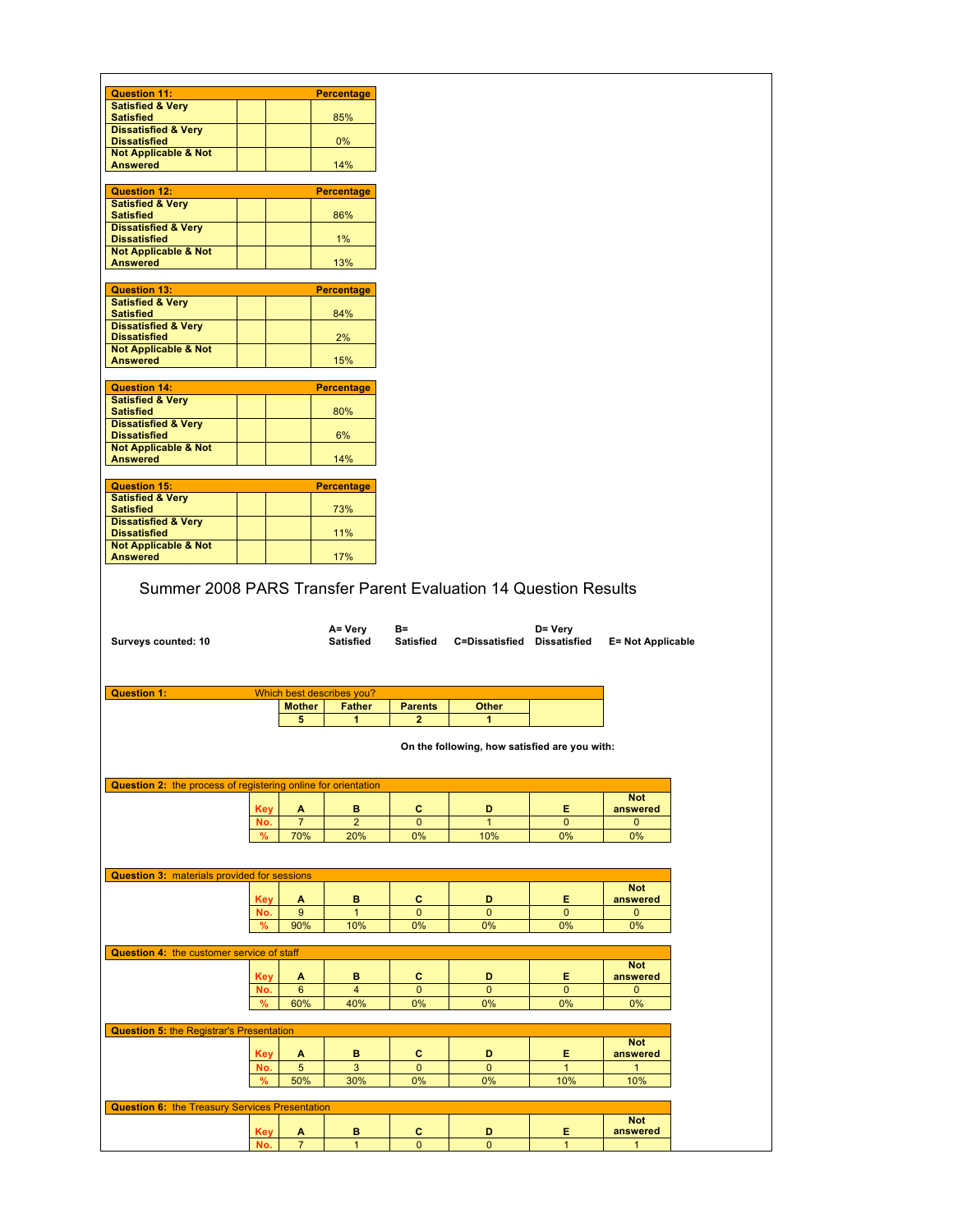|                                                                         | %          | 70%             | 10%                           | 0%           | 0%             | 10%          | 10%            |
|-------------------------------------------------------------------------|------------|-----------------|-------------------------------|--------------|----------------|--------------|----------------|
| <b>Question 7: the Auxiliary Services Presentation</b>                  |            |                 |                               |              |                |              |                |
|                                                                         |            |                 |                               |              |                |              | <b>Not</b>     |
|                                                                         | <b>Key</b> | A               | в                             | c            | D              | Е            | answered       |
|                                                                         | No.        | 8               | $\overline{2}$                | $\mathbf{0}$ | $\mathbf 0$    | $\mathbf{0}$ | $\mathbf 0$    |
|                                                                         | %          | 80%             | 20%                           | 0%           | 0%             | 0%           | 0%             |
|                                                                         |            |                 |                               |              |                |              |                |
| <b>Question 8: Housing Presentation</b>                                 |            |                 |                               |              |                |              |                |
|                                                                         |            |                 |                               |              |                |              | <b>Not</b>     |
|                                                                         | Key        | A               | в                             | c            | D              | Е            | answered       |
|                                                                         | No.        | $\overline{7}$  | $\overline{2}$                | $\mathbf 0$  | $\mathbf 0$    | $\mathbf{1}$ | $\mathbf 0$    |
|                                                                         | %          | 70%             | 20%                           | 0%           | 0%             | 10%          | 0%             |
|                                                                         |            |                 |                               |              |                |              |                |
| <b>Question 9: receiving counsel from Student Financial Services</b>    |            |                 |                               |              |                |              | <b>Not</b>     |
|                                                                         | <b>Key</b> | A               | в                             | c            | D              | Е            | answered       |
|                                                                         | No.        | $6\phantom{1}6$ | $\mathbf{1}$                  | $\mathbf{1}$ | $\mathbf{1}$   | $\mathbf{0}$ | $\mathbf{1}$   |
|                                                                         | %          | 60%             | 10%                           | 10%          | 10%            | 0%           | 10%            |
|                                                                         |            |                 |                               |              |                |              |                |
|                                                                         |            |                 |                               |              |                |              |                |
|                                                                         |            |                 |                               |              |                |              |                |
| Question 10: the scope of information presented                         |            |                 |                               |              |                |              |                |
|                                                                         |            |                 |                               |              |                |              | <b>Not</b>     |
|                                                                         | <b>Key</b> | A               | в                             | c            | D              | Е            | answered       |
|                                                                         | No.        | 8               | $\overline{2}$                | $\mathbf{0}$ | $\mathbf 0$    | $\mathbf{0}$ | 0              |
|                                                                         | %          | 80%             | 20%                           | 0%           | 0%             | 0%           | 0%             |
| Question 11:                                                            |            |                 |                               |              |                |              |                |
|                                                                         |            |                 | vocal delivery of presenters  |              |                |              | <b>Not</b>     |
|                                                                         | <b>Key</b> | Α               | в                             | c            | D              | Е            | answered       |
|                                                                         | No.        | $\overline{4}$  | $\overline{4}$                | $\mathbf{0}$ | $\mathbf{0}$   | $\mathbf 0$  | $\overline{2}$ |
|                                                                         | %          | 40%             | 40%                           | 0%           | 0%             | 0%           | 20%            |
|                                                                         |            |                 |                               |              |                |              |                |
| Question 12: the array of information presented                         |            |                 |                               |              |                |              |                |
|                                                                         |            |                 |                               |              |                |              | <b>Not</b>     |
|                                                                         | Key        | A               | в                             | c            | D              | Е.           | answered       |
|                                                                         | No.        | $\sqrt{5}$      | $\overline{2}$                | 0            | 0              | $\mathbf{1}$ | $\overline{c}$ |
|                                                                         | %          | 50%             | 20%                           | 0%           | 0%             | 10%          | 20%            |
|                                                                         |            |                 |                               |              |                |              |                |
| Question 13: time allotted for each session's rotation                  |            |                 |                               |              |                |              | <b>Not</b>     |
|                                                                         | <b>Key</b> | A               | в                             | c            | D              | Е            | answered       |
|                                                                         | No.        | 6               | $\overline{2}$                | $\mathbf{0}$ | $\mathbf 0$    | $\mathbf{0}$ | $\overline{2}$ |
|                                                                         | %          | 60%             | 20%                           | 0%           | 0%             | 0%           | 20%            |
|                                                                         |            |                 |                               |              |                |              |                |
| Question 14: the length of today's program                              |            |                 |                               |              |                |              |                |
|                                                                         |            |                 |                               |              |                |              | <b>Not</b>     |
|                                                                         | Key        | A               | в                             | с            | D              | Е            | answered       |
|                                                                         | No.        | $\sqrt{5}$      | $\mathbf{1}$                  | 0            | $\overline{1}$ | 0            | 3              |
|                                                                         | $\%$       | 50%             | 10%                           | 0%           | 10%            | 0%           | 30%            |
|                                                                         |            |                 |                               |              |                |              |                |
|                                                                         |            |                 | <b>Consolidated Responses</b> |              |                |              |                |
|                                                                         |            |                 |                               |              |                |              |                |
|                                                                         |            |                 |                               |              |                |              |                |
| <b>Question 2:</b>                                                      |            |                 | <b>Percentage</b>             |              |                |              |                |
| <b>Satisfied &amp; Very Satisfied</b>                                   |            |                 | 90%                           |              |                |              |                |
| <b>Dissatisfied &amp; Very</b>                                          |            |                 |                               |              |                |              |                |
| <b>Dissatisfied</b><br><b>Not Applicable &amp; Not</b>                  |            |                 | 10%                           |              |                |              |                |
| <b>Answered</b>                                                         |            |                 | $0\%$                         |              |                |              |                |
|                                                                         |            |                 |                               |              |                |              |                |
| <b>Question 3:</b>                                                      |            |                 | <b>Percentage</b>             |              |                |              |                |
| <b>Satisfied &amp; Very Satisfied</b>                                   |            |                 | 100%                          |              |                |              |                |
| <b>Dissatisfied &amp; Very</b>                                          |            |                 |                               |              |                |              |                |
| <b>Dissatisfied</b>                                                     |            |                 | 0%                            |              |                |              |                |
| <b>Not Applicable &amp; Not</b><br><b>Answered</b>                      |            |                 | $0\%$                         |              |                |              |                |
|                                                                         |            |                 |                               |              |                |              |                |
| <b>Question 4:</b>                                                      |            |                 | <b>Percentage</b>             |              |                |              |                |
| <b>Satisfied &amp; Very Satisfied</b>                                   |            |                 | 100%                          |              |                |              |                |
| <b>Dissatisfied &amp; Very</b>                                          |            |                 |                               |              |                |              |                |
| <b>Dissatisfied</b>                                                     |            |                 | $0\%$                         |              |                |              |                |
| <b>Not Applicable &amp; Not</b>                                         |            |                 |                               |              |                |              |                |
| <b>Answered</b>                                                         |            |                 | 0%                            |              |                |              |                |
|                                                                         |            |                 |                               |              |                |              |                |
| <b>Question 5:</b>                                                      |            |                 | <b>Percentage</b>             |              |                |              |                |
| <b>Satisfied &amp; Very Satisfied</b><br><b>Dissatisfied &amp; Very</b> |            |                 | 80%                           |              |                |              |                |
| <b>Dissatisfied</b>                                                     |            |                 | $0\%$                         |              |                |              |                |
| <b>Not Applicable &amp; Not</b>                                         |            |                 |                               |              |                |              |                |
| <b>Answered</b>                                                         |            |                 | 20%                           |              |                |              |                |
|                                                                         |            |                 |                               |              |                |              |                |
| <b>Question 6:</b>                                                      |            |                 | <b>Percentage</b>             |              |                |              |                |
|                                                                         |            |                 |                               |              |                |              |                |